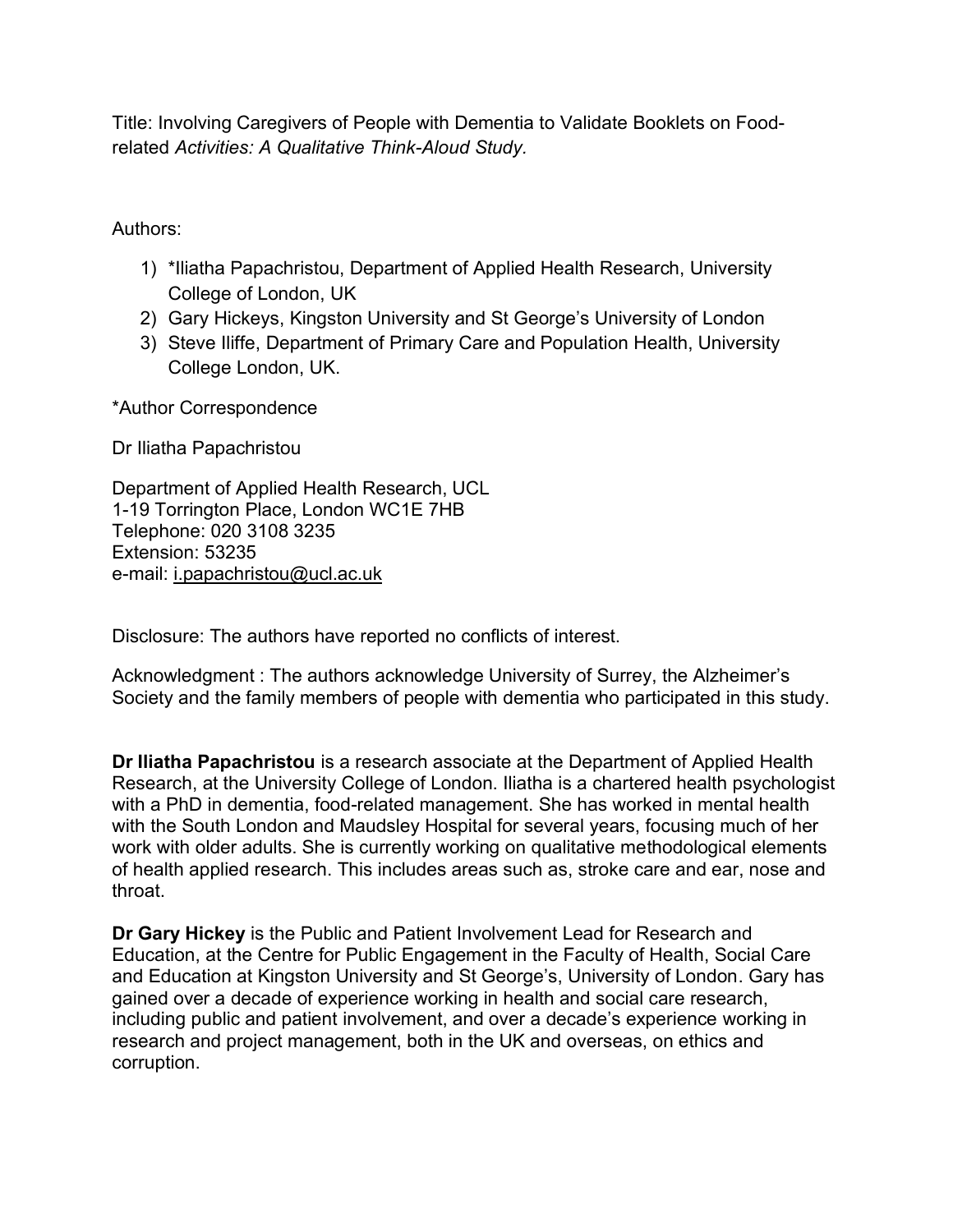**Prof. Steve Iliffe** was a general practitioner in inner London for 30 years, and was the first Professor of Primary Care for Older People in the UK. His research interests include mental health in later life, and he was the chief investigator on the Evidencebased Interventions in Dementia programme (EVIDEM), funded by the National Institute of Health Research (2007–13). He was also associate director of the national Dementias and Neurodegenerative Diseases Research Network (DENDRON) for 2006 to 2015.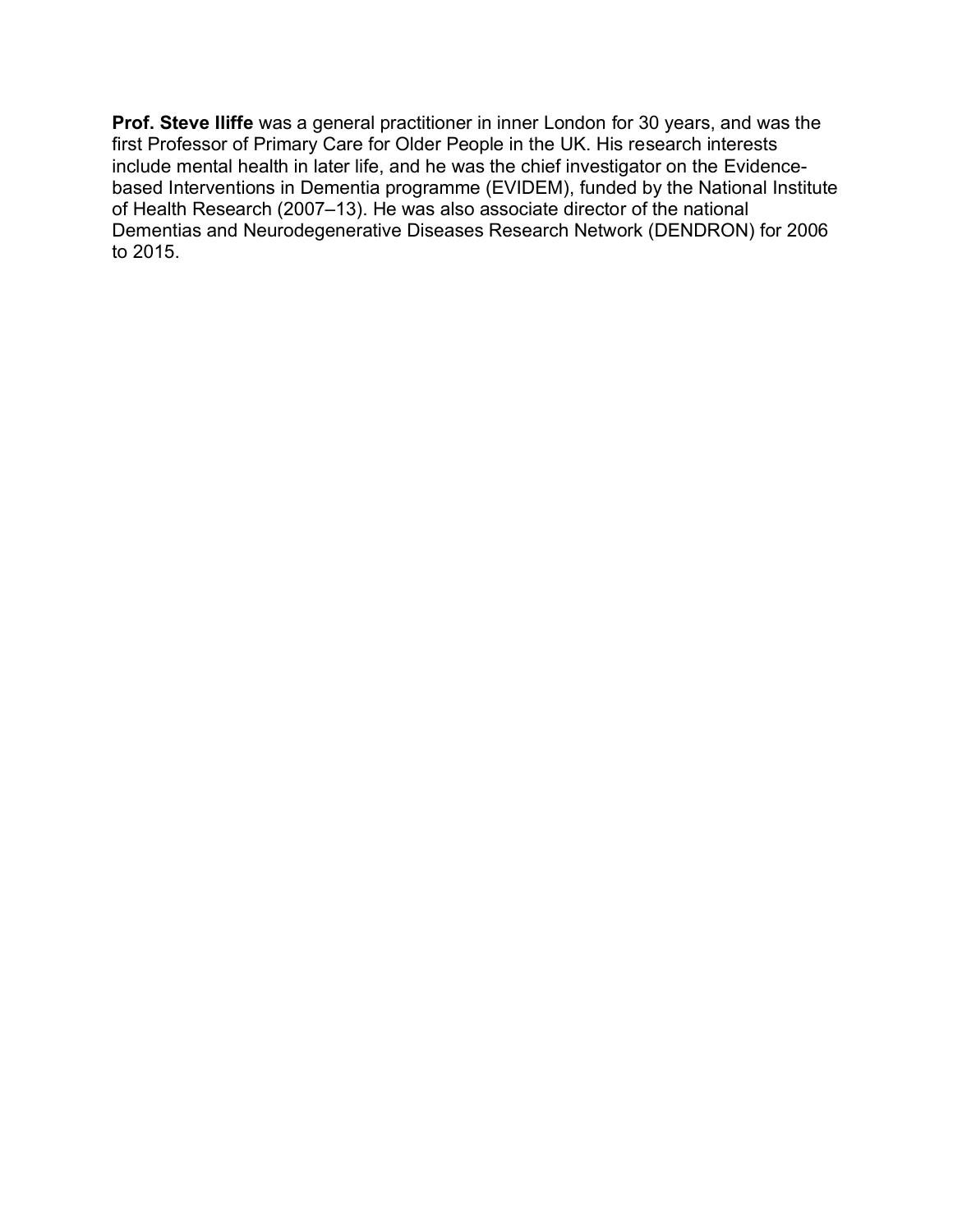## **Abstract**

This study is the first to explore informal dementia caregivers' perceptions and outlook on written materials about all food-related processes; shopping, food preparation and eating. The aim of the study was **to develop and** evaluate the content, format and usefulness of two separate booklets (one newly developed and one existing) on food-related processes. Twenty dementia caregivers were provided with one of the two booklets and a Think-Aloud method was used to gather information about their views on the booklets. The findings indicated that incorporating all three food processes in a new booklet could be beneficial for the participant. Shopping, purchasing food, driving and dangers in the kitchen were addressed only in the developed booklet and participants regarded them as important and useful areas to address. Therefore, this study has shown that tailored information may enhance caregivers' confidence and support them in making decisions to help them adapt to food-related changes.

Keywords: dementia, informal care-giving, food-related processes, written information, qualitative methodology.

#### **Introduction**

People with dementia become increasingly dependent on others to assist them with everyday activities (Sami & Manthorpe, 2013). Previous research has highlighted the impact of cognitive decline and behavioral difficulties on everyday activities of a person with dementia and the consequences this has on their caregiver (Lopez, 2003; Papastavroue et al., 2007; Pinquart & Sorenson, 2007; Prince, Albanese, Guerchet, & Prina 2014). Dementia affects food-related processes, meaning food shopping, food preparation and eating (Papachristou, Giatras & Ussher, 2013). The inability to maintain a healthy diet and to eat well causes severe health risks, such as weight loss and malnutrition. This area of care can create stress and anxiety for both people with dementia and their caregivers (Holm & Söderhamn, 2003; Bilotta et al., 2010; Papachristou, Giatras & Ussher 2013). In particular, apathy and depression are common causes and source of caregiver stress (Vitaliano, Zhang, & Scanlan, 2003; Livingston & Frankish, 2015).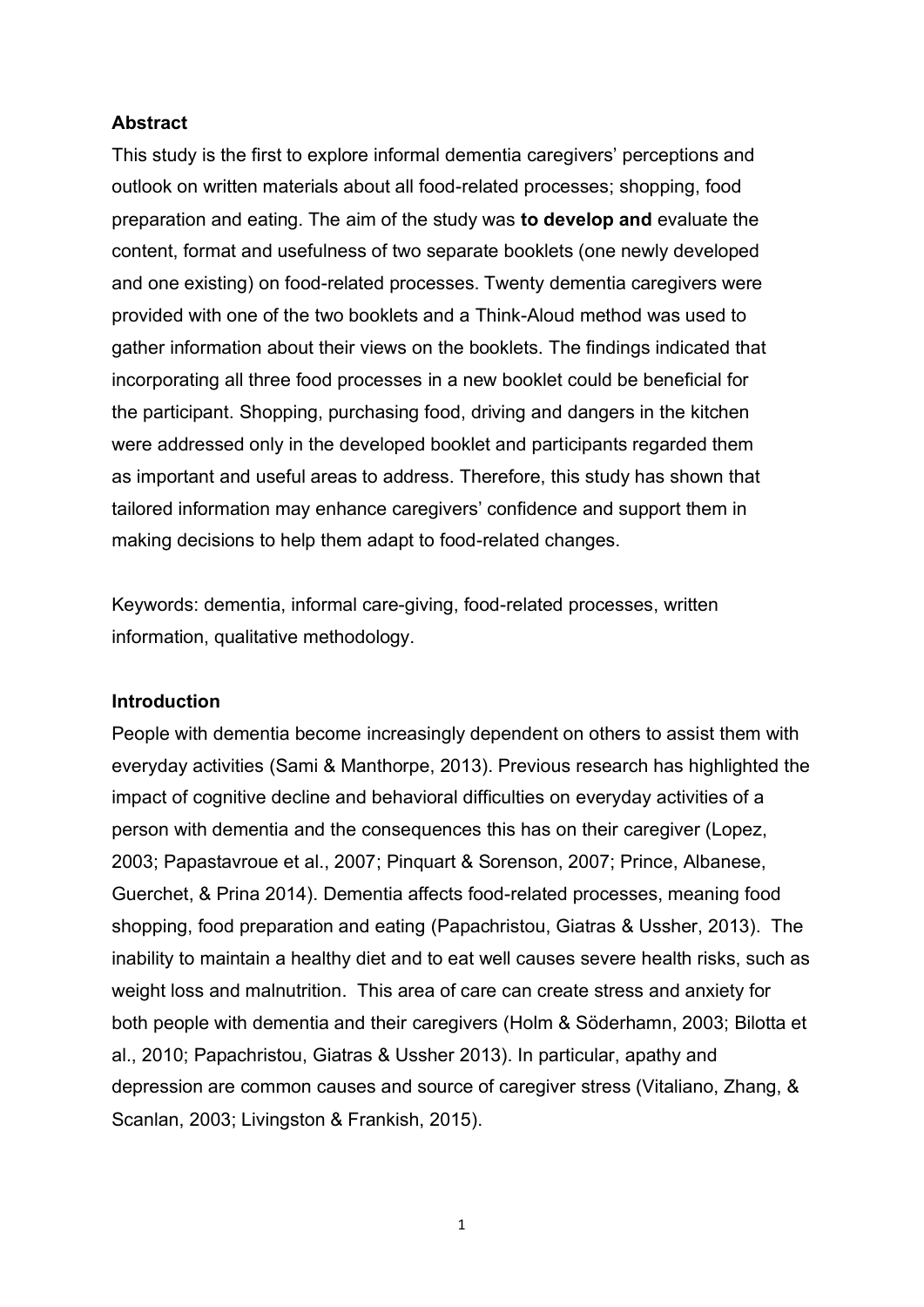There have been studies that examined progressive decline in function between dementia caregivers and their care-recipients and how this affected basic activities of daily living (BADL) and instrumental activities of daily living (IADL) (Small, Geldart and Gutman **(**2000), Østbye et al. (1999), Ory and colleagues (1999)). Overall the majority of these studies found a high percentage of dependence on dementia caregivers in grocery shopping, meal preparation, housework, transportation, finances and eating. These studies have demonstrated that one of the main ADL that impacts greatly the person with dementia and the informal caregiver is food-related processes.

Eating habits of people with dementia may change as the condition progresses. For example, people with dementia may prefer to eat sweets rather than nutritious food or may refuse to eat altogether (Riviere, Gilliette-Guyonnet, & Voisin, 2001; Ikeda, 2002). Weight loss may happen due to eating issues, such as difficulties using utensils or forgetting to eat (Morris, Hope & Fairburn, 1989). Cognitive decline results in a decrease of motivation, appetite and food-intake and leads to malnutrition and frailty (Navratilova et al., 2007). Furthermore, weight loss and malnutrition have been associated with institutionalisation and increased mortality (Andrieu et al., 2001). In turn, these developments affect the caregiver who has to cope with these changes.

According to Keller (1995) the nutritional status of a person with dementia can be improved with the appropriate interventions. However, limited interventions have been developed and are mostly based in institutions with formal caregivers (Watson & Green, 2006). Even fewer interventions have focused on informal caregivers and people with dementia living at home (Francis, Taylor & Strickland, 2004; Isaia, et al., 2011; Manthorpe & Watson, 2003). Studies that have included informal caregivers and investigated food-related processes, focused mainly on exploring spouse relationships and gender differences (Atta-Konadu, et al. 2011; Fjellstrom et al. 2010). These studies examined the whole food-related process of care to discover changes in adapting to dementia progression and abilities to manage food shopping, preparation of food and the eating of food. Fjellstrom et al. (2010) investigated the transitional experience of a caregiver taking on a new role that is best suited to them and the person with dementia while at the same time maintaining the best quality of care in regards to food-related processes.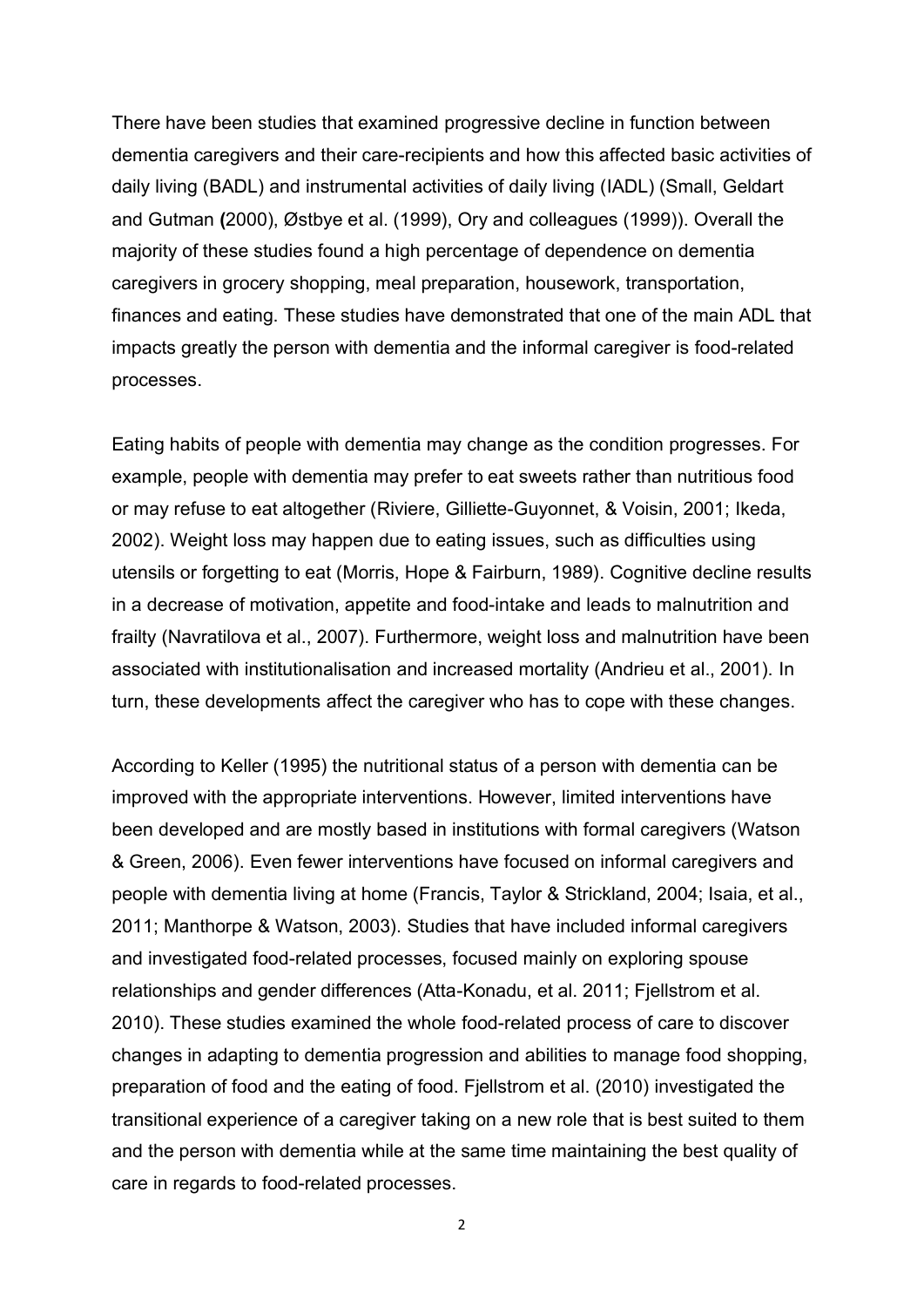A qualitative study by Papachristou et al. (2013) explored the perspectives of 20 family dementia caregivers on food-related processes of people with dementia. The findings showed that there was a pattern of decline with regard to daily functioning in food-related processes for the people with dementia. Food shopping was the first ability to decline, followed by food preparation and finally on the ability to eat. Caregivers had to adapt to this decline in abilities and they described this adaptation as stressful yet satisfying as food-related processes were seen as an important social time. In addition, these caregivers regarded food-related processes as an important area in daily living. However, respondents also emphasised that there is little access to food-related information or support services, leading to feelings of isolation (Papachristou et al., 2013; Papachristou et al. 2015).

One means of providing information on food-related processes to caregivers is via printed materials. Hard copy print resources have been identified as a preferred method to deliver information on dementia and management of food-related processes to informal caregivers (Keller, et al., 2008). Providing food-related booklets to dementia caregivers can be economical, beneficial and effective in helping them cope with and adapt to changes in their lives as long as they are appropriately written for lay readers (Done et al., 2001).

An audit of written material on dementia care and food-related processes identified 13 publications (Papachristou, 2014). A thematic analysis of these materials identified five main themes: changes in appetite, changes in food preparation, methods of eating, eating out and dental care and swallowing difficulties. Only one booklet, the Alzheimer Society's *'Food for Thought'*, covered all five themes. The audit did not include food-related process of shopping and a limited amount of information was provided on the process of food preparation. This emphasizes the gap of information available to caregivers; that is food-related process of shopping and preparation information. This supports previous findings by Papachristou et al. (2013) and therefore indicated a need for further investigation.

The research reported upon here sought to assess the content, format and usefulness of two booklets which covered the food-related processes of shopping,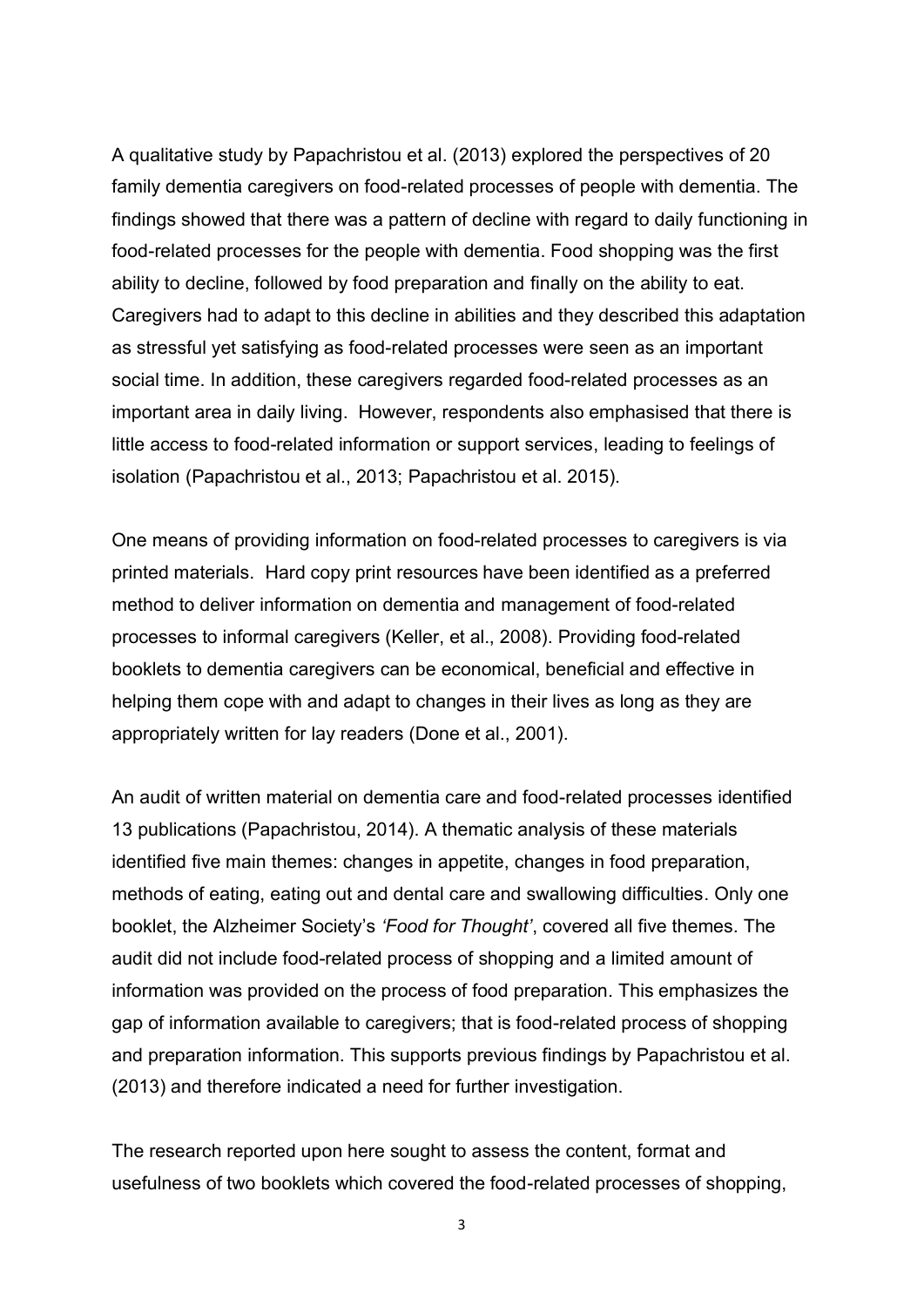food preparation and eating. The intention is to use the findings to inform the development of a booklet which could be used to assist informal caregivers. A Think-Aloud methodology was used to collect data from informal caregivers. This approach is widely used in psychology and generally used for verbalising what a person is thinking while attempting to solve a problem (Ericsson and Simon, 1993). Think-Aloud involves respondents providing instant feedback and reflection on the information provided to them (in this case written material), enabling an evaluation of their thought process (Carr, 1998). Think-Aloud has been previously used with health community dwelling seniors (Jobe & Mingay 2003) and with older adults to get views on a website focussing on falls prevention.

**Aim:** To develop and assess the content, format and usefulness of two booklets (one newly developed and one existing) from the perspectives of caregivers of people with dementia.

#### **Method**

#### *Study Design*

The study involved two phases. Phase 1 was the development of a booklet (booklet 2) which incorporated the main themes identified from the audit by Papachristou (2014) and key findings found from the Papachristou et al., (2013) study. Phase 2 was a qualitative study that used a Think-Aloud method to compare two booklets; booklet 1(existing booklet) and booklet 2 (newly developed booklet).

Booklet 1, titled *Food for Thought*, was produced and distributed by the Alzheimer's Society (a UK dementia charity) and is currently accessible for informal caregivers of people with dementia with a total length of 18 pages. This booklet was selected for this study because it covers all five main areas identified from a previous audit study of booklets on dementia care and food related processes (Papachristou, 2014): 1) changes in appetite, 2) changes in food preparation, 3) methods of eating, 4) eating out and 5) dental care and swallowing difficulties. It is worth noting that the booklet does not cover the food-related process of shopping and has limited information of the process of food preparation, such as the decline in a person with dementia's ability to cook, safety in the kitchen and caregivers' adapting to these changes.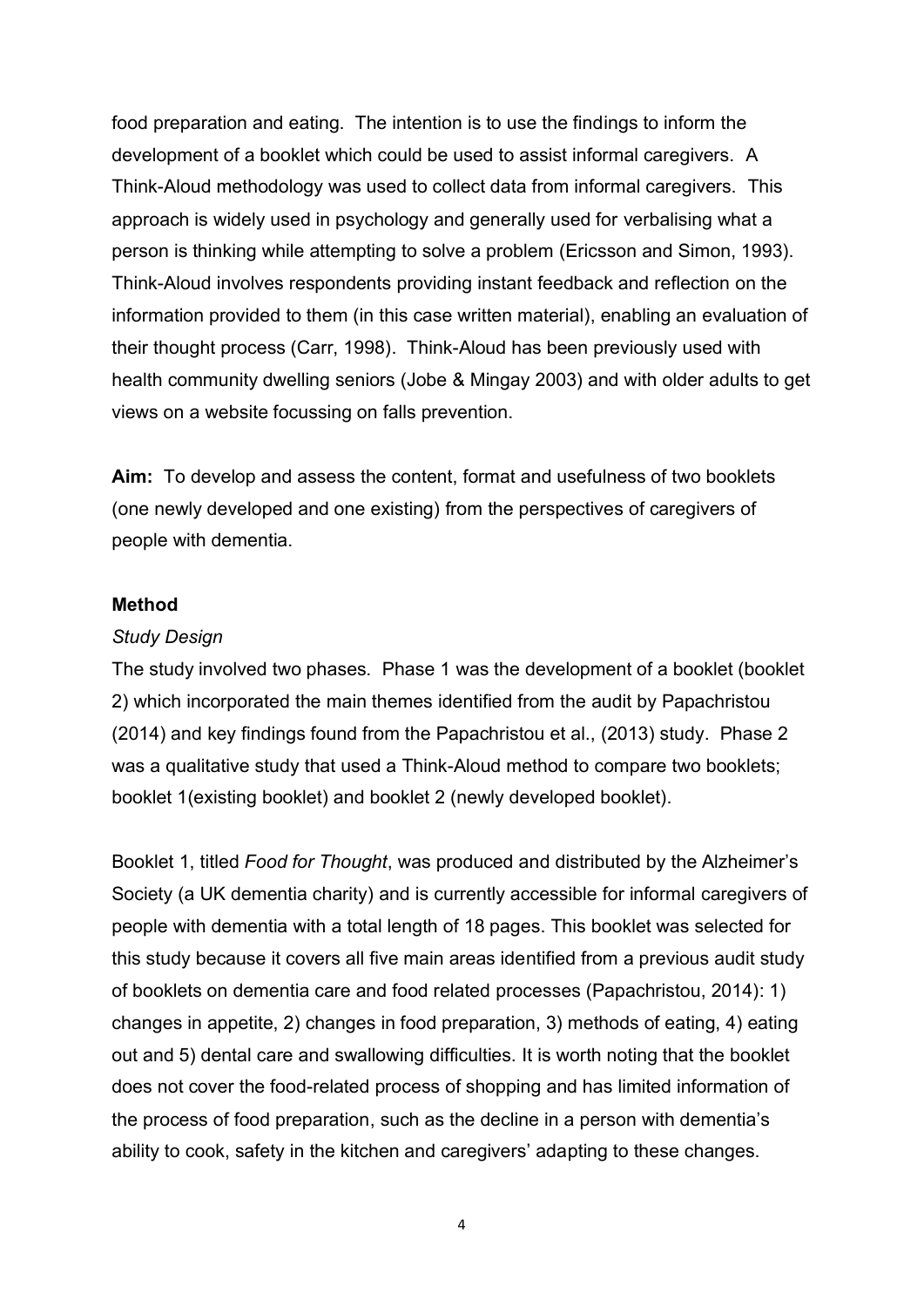## *Phase 1 - The development of booklet 2*

Booklet 2 was developed using findings from a previous study (Papachristou et al 2013) which identified, from the perspective of caregivers, key food-related issues. The information in booklet 2 contained information on all three food-related processes (shopping, preparation and eating). In addition, quotes of informal caregivers were taken from the results in the Papachristou et al (2013) study and were used in booklet 2 to provide a personal account of how caregivers experience specific situations in dementia progression and manage with food-related processes. The total length of this booklet was 35 pages. The booklet was evaluated by an expert panel for content validity. This panel consisted of a nutritionist, health psychologist and a dementia caregiver representative. The booklet was revised two times before consensus was reached on the content. Table 1 provides a comparison of the information contained in the two booklets.

## [INSERT TABLE 1 HERE]

#### *Phase 2- Evaluating booklets 1 and 2*

Two groups of dementia caregivers were each given a different booklet and a Think-Aloud method was used to gather information about their views on the booklets. Think-Aloud involves instant feedback and reflection on the written information provided to participants, enabling an evaluation of their thought process (Carr, 1998). A participant reading the information is required to *'stop periodically, reflect on how text is being processed and understood and relate orally what reading strategies are being employed'* (Baumann, et al., 1993, p.190). The approach gives participants the opportunity to voice their opinions on whether they agree or disagree with the statements made, comment on the examples given and the helpfulness of the advice.

The advantages of Think-Aloud are that it enables the researcher to collect the data in 'real time', capturing complex processes in learning, thinking or problem-solving. The data that is captured is being 'simultaneously lived by the participant and witnessed by the researcher' (Koro-Ljungberg et al., 2012, p. 268), drawing vivid and immediate descriptive data from the participant which is 'unfiltered' and unprocessed.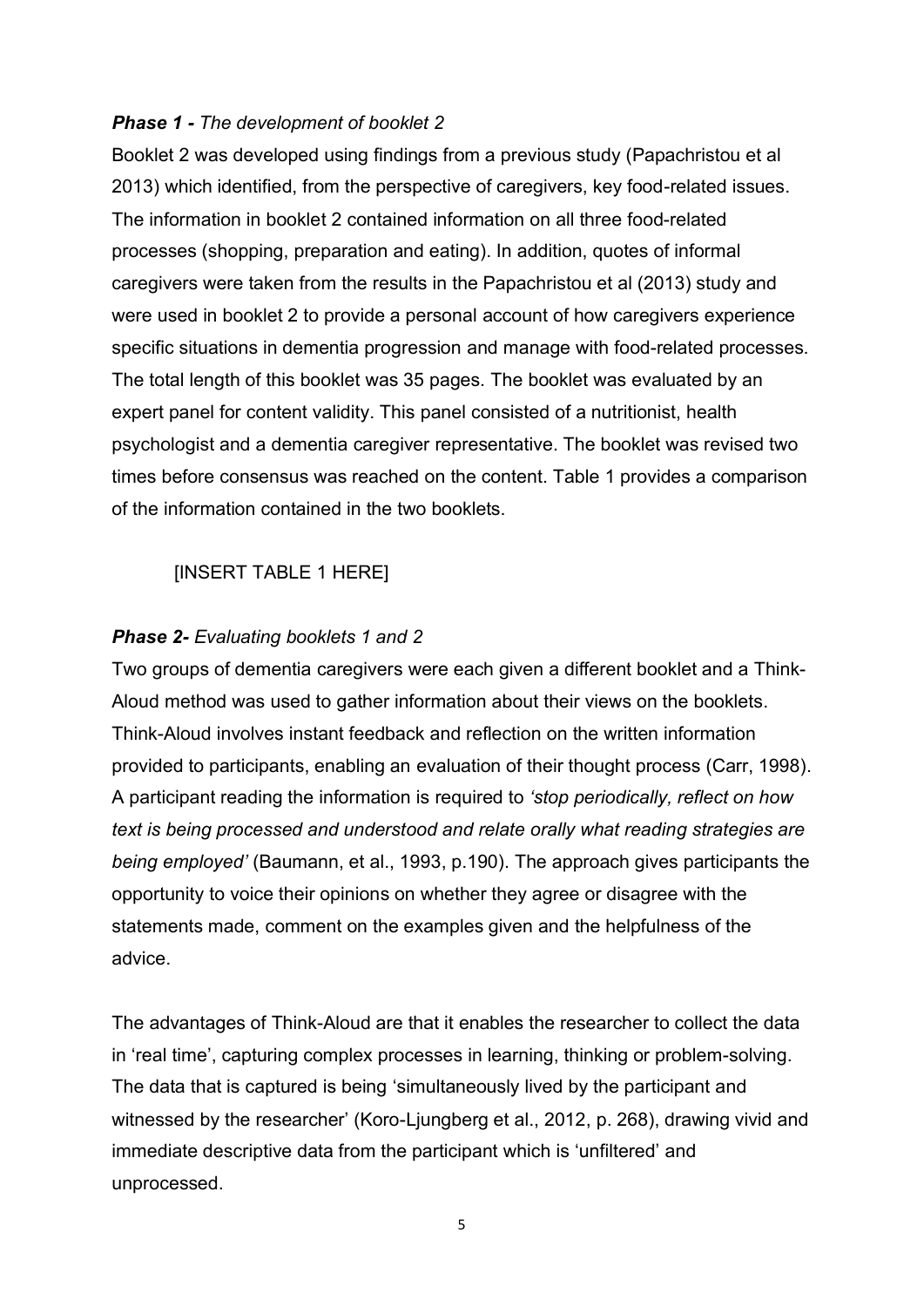The study was reviewed and accepted by University of Surrey Ethics Committee REC reference EC/2011/70/FAHS in July 2011.

#### *Participants and recruitment*

A total of 20 participants were recruited. The eligibility criteria was that participants had to be an informal caregiver (i.e. family, friends) of people with dementia and involved in their food-related processes. The caregiver would be living with the carerecipient or caring for them while the care-recipient lived resided in their own home. The majority of the caregivers provided care full time and had an average age of 70. Furthermore, the majority of participants were husbands caring for their spouses with a moderate stage of dementia (Table 2a and 2b). In addition, none of the caregivers had previously received any written information in this area. Participants were recruited through local community centres, libraries and a local chemist, using posters and leaflets. Caregivers who showed interest in the study were provided with a letter inviting them for a one to one Think-Aloud session along with a consent form which was signed before the session began.

#### [INSERT TABLE 2a and 2b HERE]

#### *Procedure*

One group of ten participants were provided with booklet 1 and the other group of ten the newly written booklet (booklet 2). The participants were randomly allocated to one of the two groups. The Think-Aloud sessions were conducted at the participants' homes at a time convenient for them. The researcher was an experienced qualitative researcher and had previously practiced the Think-Aloud task with a colleague before recruiting participants. Each participant was briefed by the researcher on what a Think-Aloud process entailed and they were then asked to reflect by talking aloud on any thoughts that came into their mind while reading the booklet. Very general verbal instructions were given, simply to 'Think-Aloud' and to verbalise 'everything that passes through your head' (Banning, 2008). However, questions and prompts (for example, "Do you have any thoughts about that?") were used where necessary in order to focus the discussion. Each participant was asked to provide the researcher with a summary at the end of the Think-Aloud session, answering the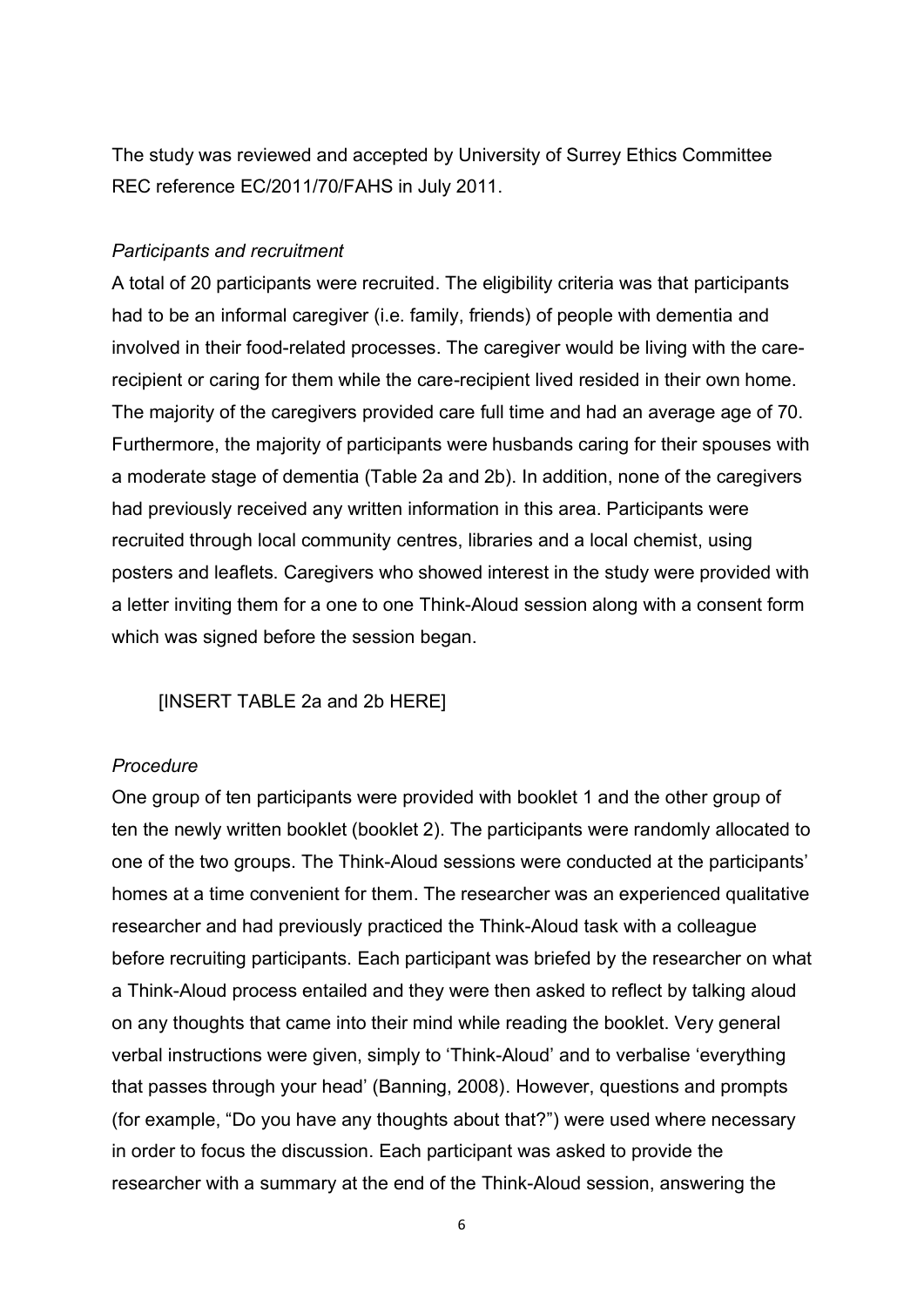questions "*What are your thoughts on the layout? What are your thoughts on the length of booklet? Do you have any thoughts on the quotes?"*. The length of the Think-Aloud interview varied from 40 to 60 minutes. All interviews were audio recorded and transcribed verbatim by the researcher.

#### *Data Analysis*

The transcripts from the interviews were organised into two separate data sets using a Microsoft Excel spreadsheet; one set included the group of participants who had read booklet 1 and the other set included those participants who read booklet 2. The two data sets were manually coded separately in the first instance. The researcher used an inductive approach to code and analyse each data set (Braun & Clark, 2006). The data was coded and then the codes grouped into themes. The analysis was driven by assessing the content, format and usefulness. The two sets of coding and themes were then compared for commonalities and differences between the groups in terms of content, format and usefulness. A second researcher then checked the codes and themes against the data to ensure credibility and trustworthiness (Patton, 2002). An iterative approach was used as the two researchers discussed any variations in the coding and gradually came to a consensus.

#### **Findings**

Table 3 shows the themes that were identified from the thematic analysis. Nine of the themes were common to both booklet 1 and 2. The theme dental and hygiene care was identified only from analysis of responses from the participants who read booklet 1 and five themes were identified only from analysis of responses from participants who read booklet 2. The findings below reflect respondents' views on the booklets themselves as well as how the booklets relate to their own experiences. The findings are reported in terms of commonalties between the two data sets, followed by differences between the two data sets. Finally, the themes have been reported in terms of how they fit with the aims of the study which was to get perspectives of caregivers on the content, format and usefulness of the booklets.

### [INSERT TABLE 3 HERE]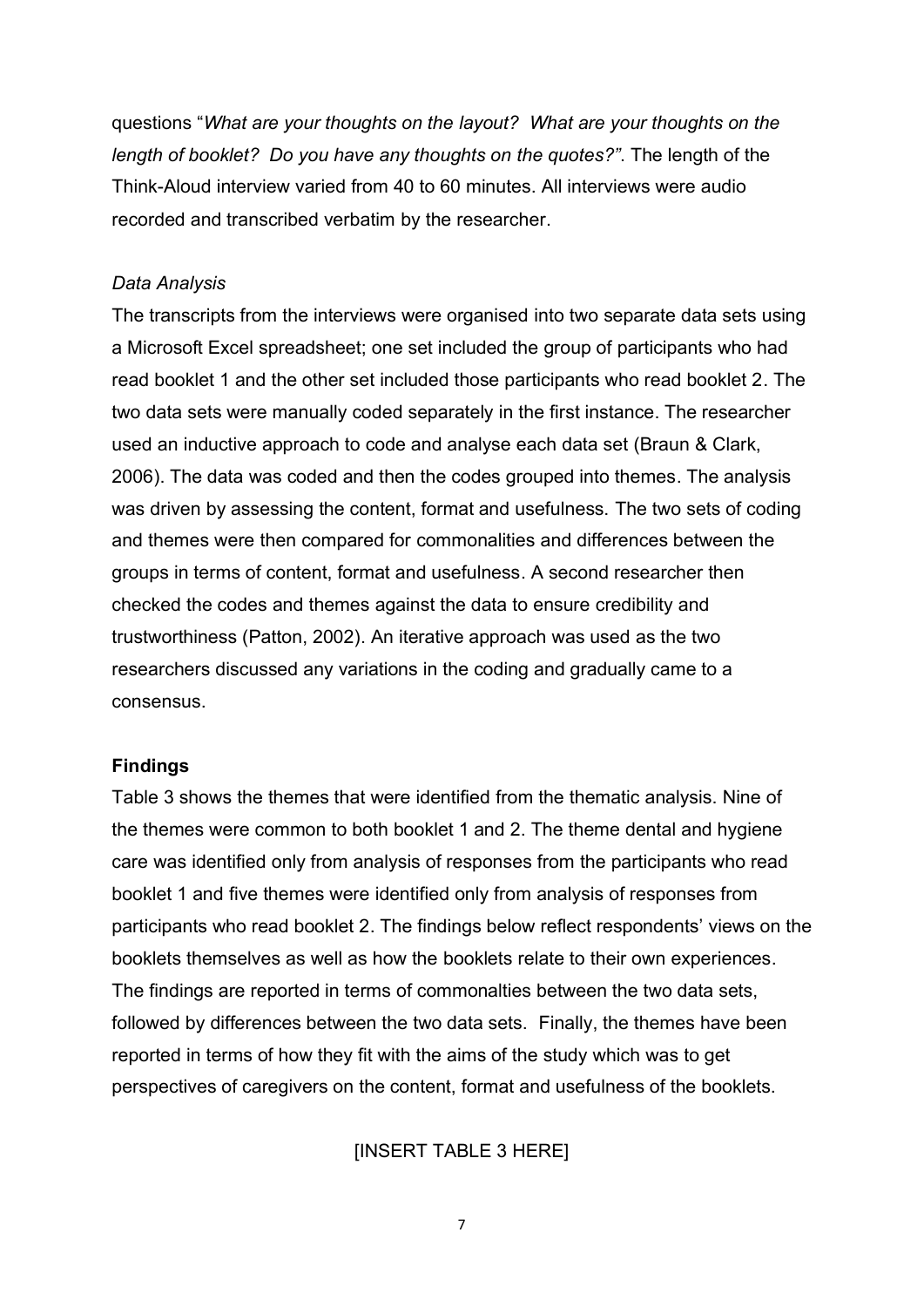# **Commonalities between the Booklets**

# **Content**

# *Potential dangers in the kitchen*

Participants said that their own experiences resonated with the sections in the booklets describing care-recipients hurting themselves with kitchen appliances. They described managing potentially hazardous situations by forming strategies to maintain a safe environment: *"She filled up the electric kettle and put it on the hob. I found her in a terrible state. So after that I used to switch off the electric cooker so she could not do any damage to herself." (Andy- booklet 1)*

## *Weight Maintenance*

Participants were concerned about the weight loss and thought this area was particularly important to emphasise. They commented that the tips recommended for assisting in weight maintenance were good: "*The last section is on eating. My friend lost so much weight she needed cream with her meals and shakes. Nevertheless, gradually she started eating. That worries me if they are not eating. Rice pudding and porridge is good if they are not eating right and putting cream in porridge. So this book give good advice about this" (Gina – booklet 2).*

Participants discussed how they encouraged and prompted care-recipients to eat by choosing food that was familiar, presenting smaller portions and/or cutting food to make coordination easier.

# *Unable to make decisions with food choices*

The participants agreed with the information in the booklets that care-recipients would have difficulties making a choice of which meal to have from a menu. The caregivers would decide on their behalf or alternatively would provide two meal options so as not to overwhelm the person with dementia: *"Choosing food if we were out, I would give him a choice of two dishes, fish and chips or shepherd's pie. There is no good giving him a menu he has no clue. And because I know what he likes, I just choose it." (Mary – booklet 2)*

# *Appetite change*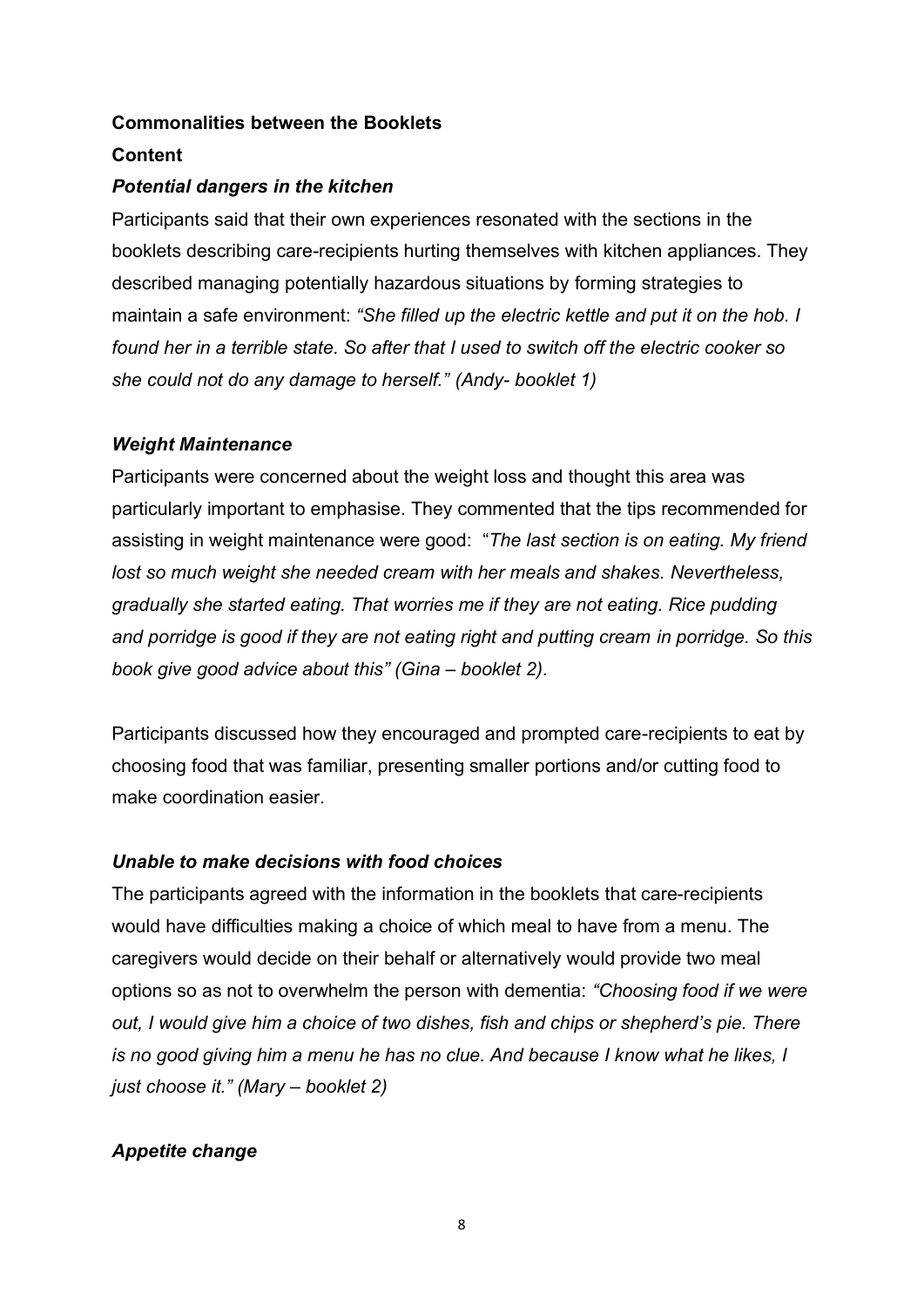A frequently mentioned challenge was care-recipients not having an appetite; however, once food was presented the person with dementia would often eat it: "*With the food, sometimes she will say she is not hungry, so I say 'that is ok you can eat it later and she will leave it there'. Then I walk out of the room and come back and she has eaten it. There is no discussion." (Maggie – booklet 1)*

Mostly the participants maintained the same diet as before diagnosis. Many agreed though that there were changes in care-recipients' food preferences, particularly a liking for sweet foods: *"I realized they can eat sweet things all day long but not for their main meal. It must be difficult to manage refusing to eat vegetables and such and instead opt for an apple pie" (Gina – booklet 2)*.

## *Helpful advice on fluid intake*

Participants noted that the booklets mentioned drinking eight cups of fluid a day and expressed concern that eight cups may be difficult to achieve. This was because many of those with later stage of dementia suffer from incontinence, and therefore need to limit their fluid intake. Some participants found tips such as putting a glass of water by the side of the person with dementia useful: *"Eight cups of fluid a day, well I don't think Peter gets that. That is quite good using a clear glass, that is quite interesting, so you can see what is in it. I must do that about drinking, making sure peter has a glass of water by the side of him, as I am concerned that he is not drinking enough" (Abigail – booklet 2).*

## *Tips on managing eating*

The participants agreed that it was important to give tips on how to manage mealtimes and eating behavior such as, providing smaller plate portions.

## *Tips when eating out*

A few participants did not feel that eating out was a 'welcome change to eating at home' as they would feel embarrassed about the care-recipient's behavior, such as wandering around the restaurant. Others talked about how the care-recipient would not feel comfortable to go out, especially when surrounded by many people: "*If there were too many people she would not like that. She felt out of her depth. We went with my granddaughter for her 18th birthday. I think there were 14 of us. I had to bring*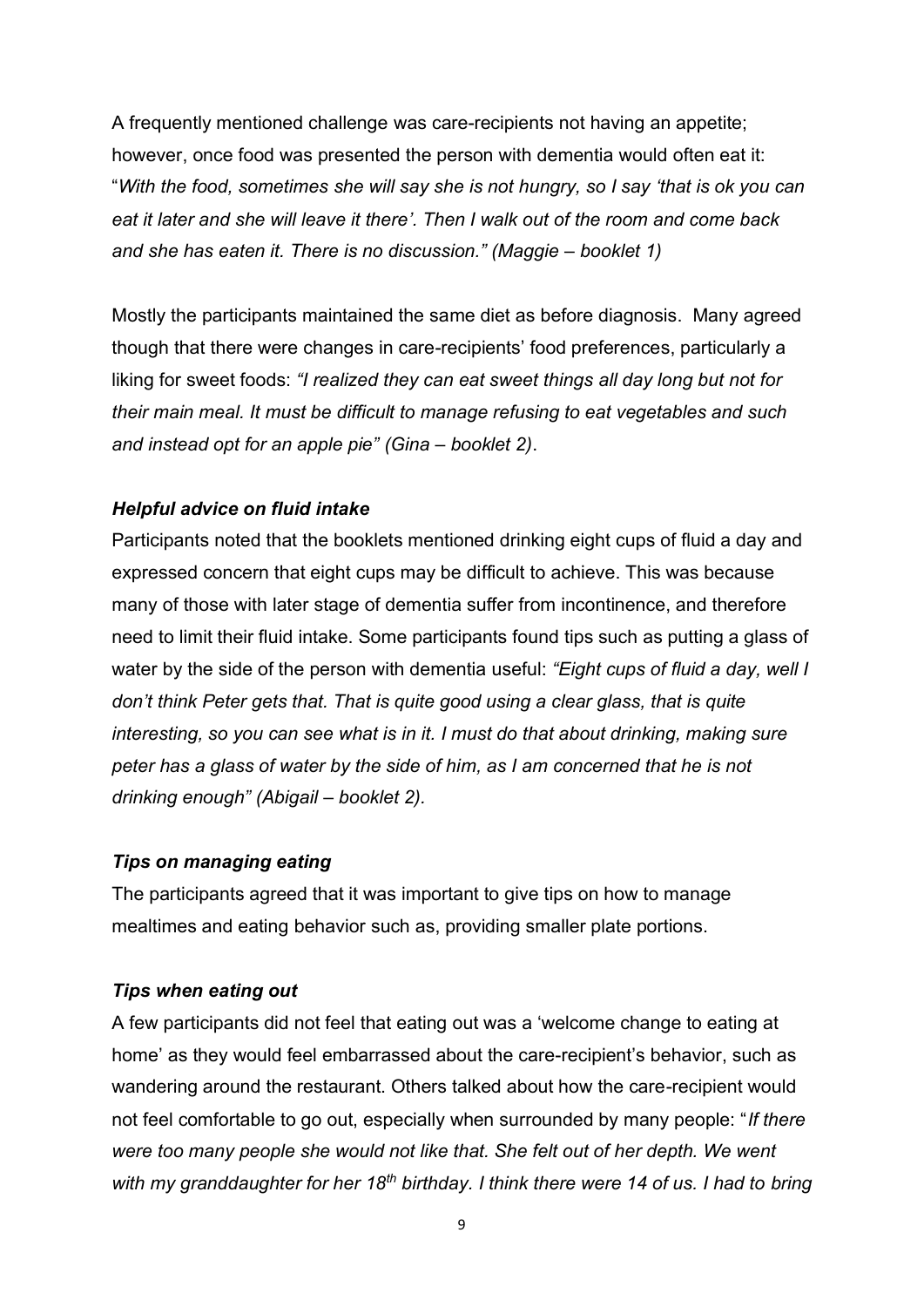*her home, as she felt completely overwhelmed. We used to eat out with my sister and as it was just the three of us she was fine." (Ted – booklet 2)*

Participants agreed with the advice in the booklets that it is useful to explain to others about the care-recipient's condition if they were out, for example, in a restaurant. *"Eating out, I'm with her all the time but I generally say to people what is wrong with her. She'll try and talk to them so I'll try and explain." (Fred – booklet 2)*

#### *Format*

### *Good presentation and personalized quotations*

Participants discussed their first impressions of the booklets and felt that it was important to have a clear and well-presented layout. Both booklets were viewed as having a good layout; participants liked the colours and pictures. It was comforting for the participant to read quotes from other caregivers. The quotes made them feel that they were not alone in experiencing food-related difficulties. Participants felt it was encouraging to see that others had experienced similar situations to their own and that the behavior of other care-recipients was not so different from their loved ones: *"It is good to know that things that she does are not that unusual and it is put in writing. I like the booklet, its good." (Maggie -booklet 1)* 

## *Usefulness of the booklets*

Caregivers reported that the booklets provided helpful guidelines. Participants thought the booklets were particularly useful for those caring with early stage dementia. However, a minority of participants caring for those with mild to moderate stages of dementia did find some examples and advice daunting as they had not experienced such late stage issues. For example, in both booklets it was suggested that flowery table cloths should be avoided as people with dementia may try to water them. *"It is helpful advice but scary as we are not quite at this stage yet. It is hard to read as I do not want to get to that stage." (Chris – booklet 2)*

#### **Differences between the booklets**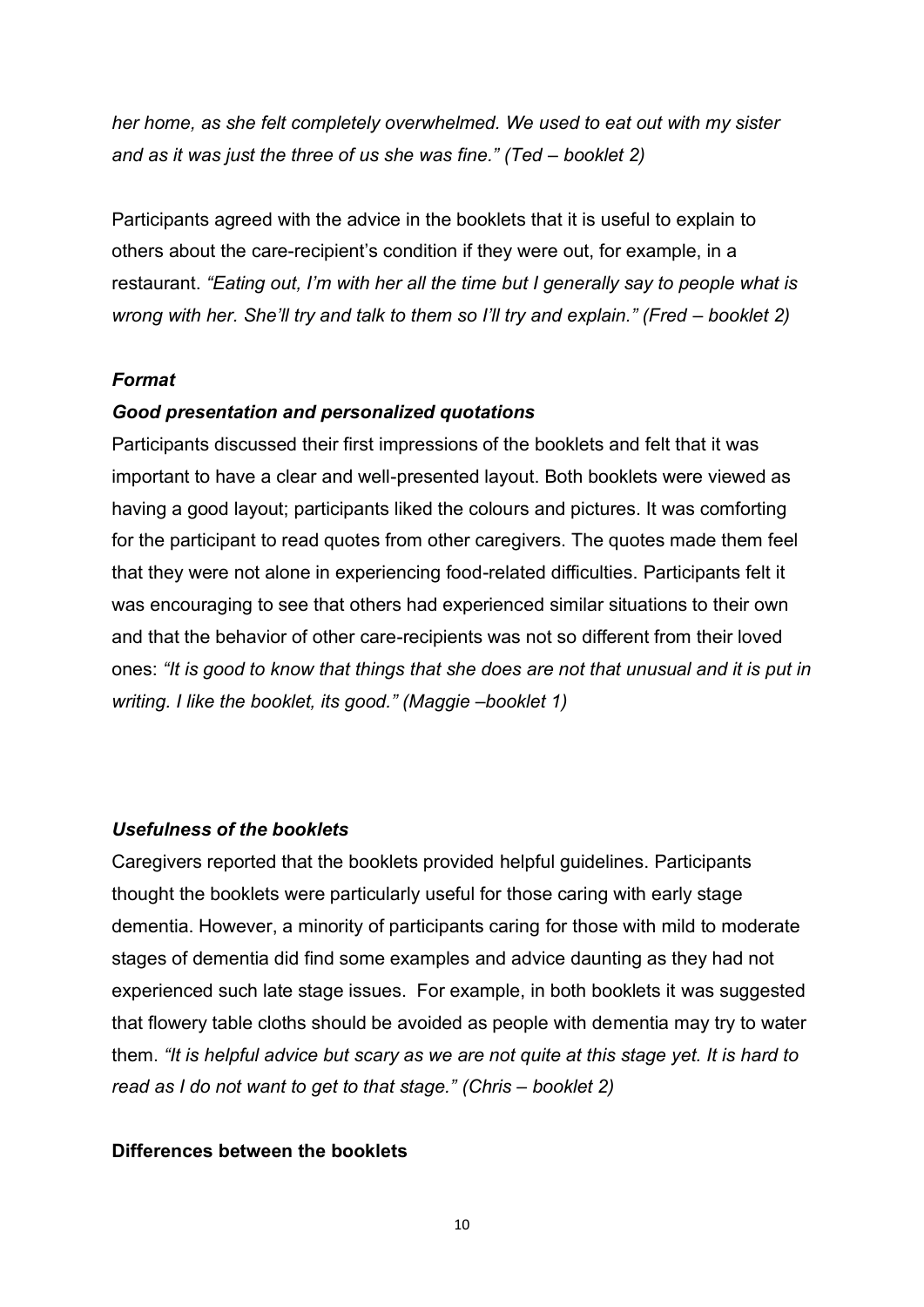# **Booklet 1 Only**

## *Content*

## *Difficulties managing dental and hygiene care*

The majority of the caregivers agreed with the information in the booklet that dental care and hygiene are difficult tasks to manage. Caregivers said they would have to prompt the care-recipient to brush their teeth every evening, which could result in the person with dementia becoming aggressive: *"Regular cleaning of teeth is an absolute nightmare. He no longer uses an electric toothbrush. I put the paste on the brush and he says why? But it's a nightmare. And if he doesn't want to then a couple of times he can turn physically aggressive.*" *(Jean – booklet 1)*

## **Booklet 2 Only**

### *Content*

## *Not purchasing or overstocking food items*

Participants related to the information in the booklet, suggesting that care-recipients may not recognise the need to go and purchase food or might over-stock on items previously purchased. Participants expressed concern for the care-recipient and described the care-recipient as being confused and upset: *"This is for the early signs of dementia, yes that could be quite something if they are over purchasing food. They might say, I need this and I need that, but then you realize they have tons of it!" (Gina – booklet 2)*

## *Enjoyable day out or shopping alone*

Positive and negative aspects of food shopping were discussed. Most participants regarded food shopping as a useful activity, i.e. providing a trip out. Others disagreed as they would encounter difficulties with the person with dementia and therefore would prefer to shop alone: "*I don't agree that it makes a bit out of a trip for both of us, as it's a nightmare making sure he doesn't nick anything and also slows things down by about four times."* (Neil – booklet 2)

## *Maintaining their usual shopping routine*

Participants mentioned that it was a relief to read that care-recipients depicted in the booklet behave similarly to the people for whom the participants care for and that to a certain extent at least, they were doing the right and 'normal' thing by maintaining a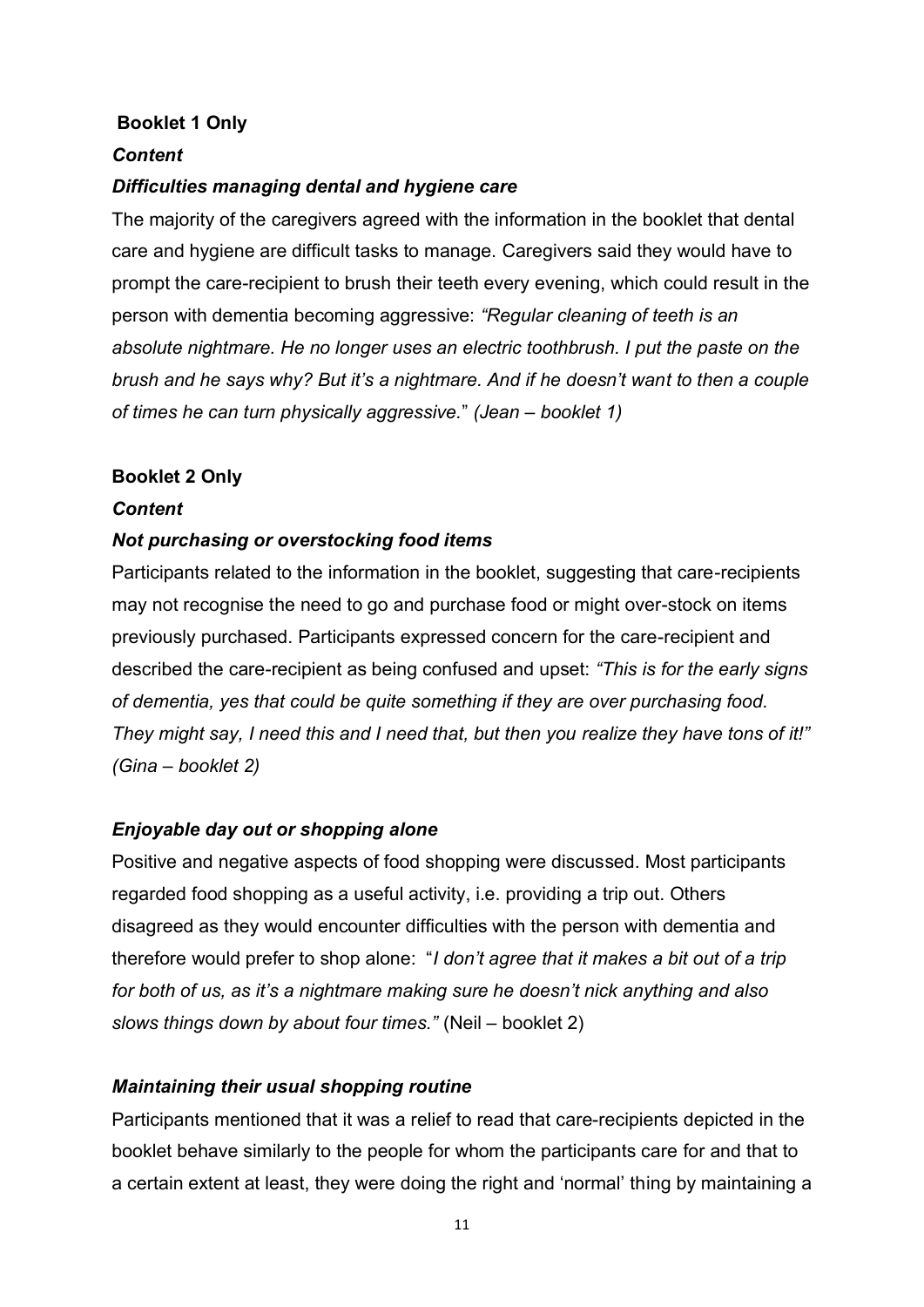routine. For example, caregivers agreed with the advice in the booklet to purchase the same items as before diagnosis: *"This is true that many caregivers maintain a similar diet as before and select the same food when shopping. You do, you stick to what works!" (Abigail – booklet 2)*

### *Caregiver taking on the driving role*

Participants agreed with the information in the booklet that care-recipients stopped driving quite early after diagnosis. Caregivers' reflected on driving becoming an additional responsibility as this meant driving to the shops for grocery shopping: *"Strangely enough Peter made his own mind up and that was it. So many other husbands put up a fight but I guess it is because their wives do not drive. I always drove." (Mary – booklet 2)*

### *Usefulness of written material*

Participants who looked at booklet 2 suggested distributing it to organisations such as the Memory Clinic, and the Alzheimer's Society. Most participants who read booklet 2 requested a copy as he or she felt it was useful and had a rich amount of information: "*I like the idea of the problem and then the possible solution. That reads well I think. Yes that is good I like it. It is full and it is good. You should put this out into the Alzheimer's Society." (Chris – booklet 2)*

The participants felt that the booklet 2 gave a wealth of detail for food-related management and was specifically directed towards informal caregivers: *"I suppose life revolves around food. It's curious that your book is on food, shopping, preparation and eating…. I think you have put your fingers on all the basics that are a concern…. There are interesting points that you have brought up here. And it makes you recognise just how much we are dealing with." (Ian – booklet 2)*.

#### **Discussion**

The research used a Think-Aloud approach to evaluate two booklets on how to cope with the impact of dementia progression on food-related processes. One booklet was already in use and covered the themes of 1) changes in appetite, 2) changes in food preparation, 3) methods of eating, 4) eating out and 5) dental care and swallowing difficulties. The second booklet encompassed these themes but sought to include all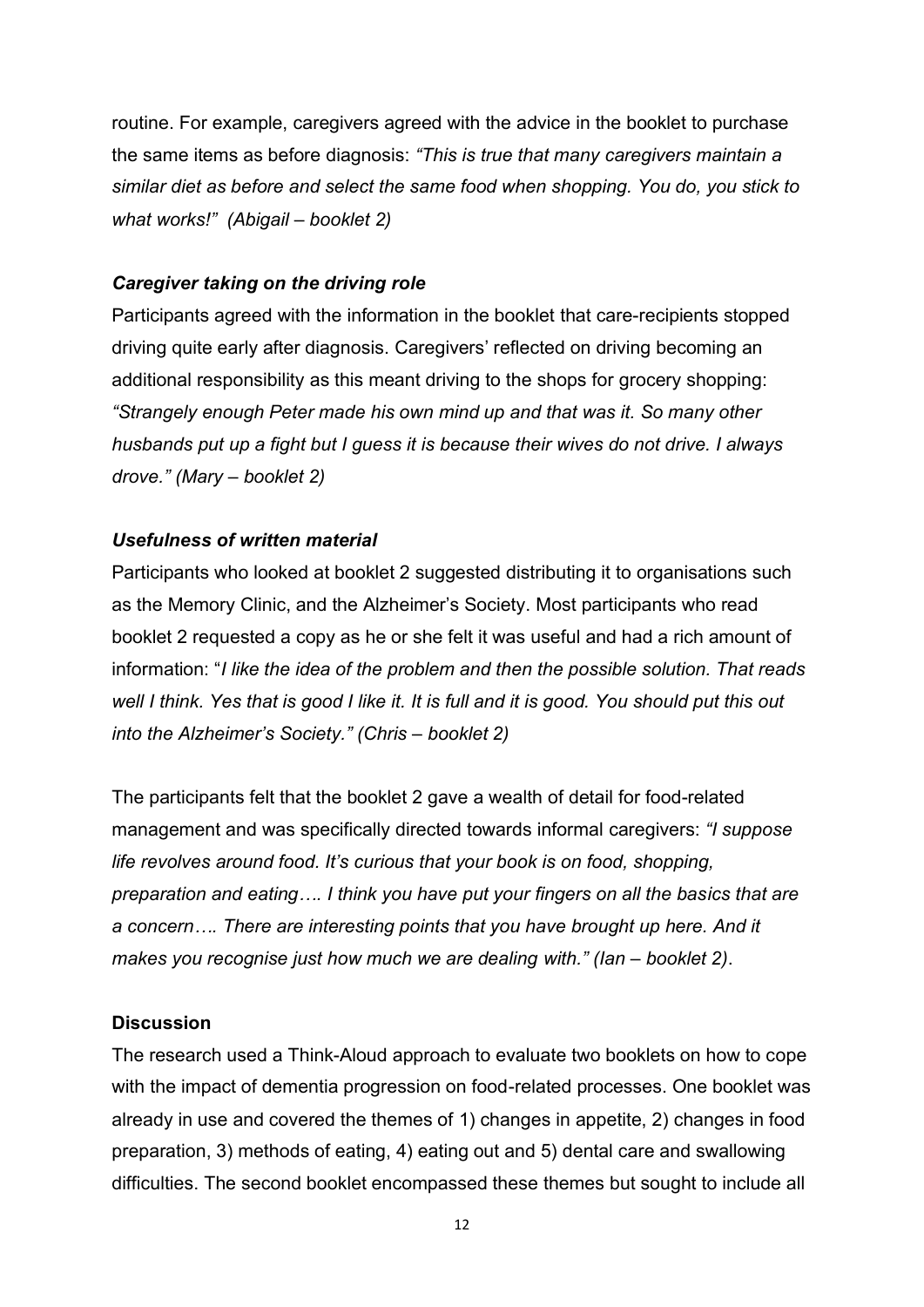three food-related processes (shopping for, preparing and eating food) by adding information on shopping for and preparing food. In addition, this second booklet included quotes from caregivers from a previous piece of research. The study has indicated the potential support this specialized material can provide for caregivers of people with dementia. Furthermore, it provides findings which can inform the development of a future booklet.

Caregivers liked the tips provided in both booklets, for example, those tips that would help the care-recipients to gain weight. Being provided with such information at an early stage was perceived as beneficial. It was noted however, that providing foodrelated information on later stages of dementia could raise concerns for caregivers caring for people with early stage dementia caregivers as they became aware of future behaviors and challenges. Clearly, sensitivity must be exercised when developing any future booklet.

The participants reading booklet 1 were the only respondents who commented on dental and hygiene care and the caregivers agreed it was a difficult task for the person with dementia to perform. Shopping for food was covered only in booklet 2 and respondents commented on the issues of recipients of care overstocking food items and the importance of caregivers maintaining their usual shopping routine. The participants who commented on booklet 2 found it insightful and a relief that maintaining the same routine in terms of purchasing the same items was advocated. Some caregivers agreed with the suggestion in the booklet that shopping was a day out for the caregiver and care-recipient while others disagreed, preferring to shop on their own due to behavioral difficulties of the person with dementia. This would need to be reflected in any future booklet.

The main eating difficulties reported from previous research were appetite, loss of ability to recognise food, difficulty eating and swallowing (Keller, et al.,2008; Riviere, Gilliette-Guyonnet, & Voisin, 2001 ).The findings from the Think-Aloud analysis in this study indicates that eating is not the only concern for caregivers in dementia progression but food shopping and preparation are also key issues. For example, shopping, purchasing food, taking on the driving role and dangers in the kitchen were addressed only in booklet 2 and participants regarded them as important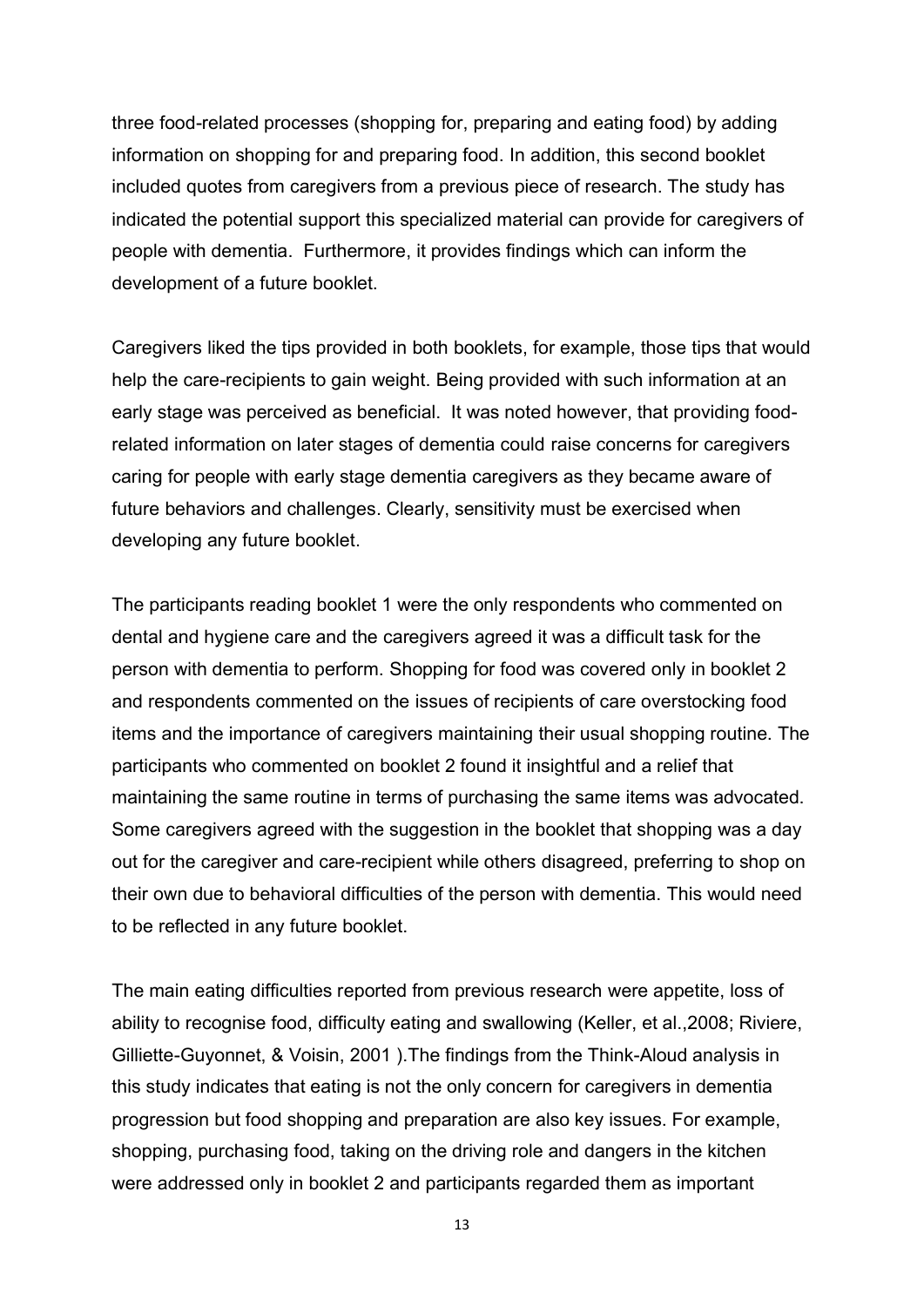issues. Therefore, incorporating all three food processes – shopping, food preparation and eating - in a new booklet could be potentially beneficial for the participant.

The participants, regardless of which booklet they read, felt that the information and format of the written material was beneficial and informative. They were not overwhelmed by the amount of content in the booklet; they liked the pictures and colourful flow. Caregivers who read booklet 2 thought it was important to include quotes from previous caregivers as this helped them engage with the booklet and showed that others have also experienced a similar situation to them.

The participants recognised the importance of receiving specialised foodrelated information and advice on dementia and spoke of how he or she could develop their coping-skills, such as leaving a glass of water at the recipient's side table to encourage them to drink more water. In addition, participants recognised the benefits of the material and the effect it can have as changes occur within their food role. Those who read booklet 2 suggested that it should be distributed to Alzheimer's organisations for future caregivers to read.

Previous research has recognised that health information that is tailored to meet the unique needs and interests of specific individuals is more effective in behavior change than generic information (Bull et al., 2001; Higgins & Barkley, 2004). The provision of useful food-related information for all stages of dementia can lead to improvements in food habits (Riviere et al., 2001), potentially reducing burden and increasing enjoyment in this area of care.

Findings from this research echo that of previous work which indicates that caregivers would welcome information on food-related processes early in their caregiving role (Chang & Roberts, 2008) and that food-related difficulties are experienced with people with mild and mid stage of dementia as well as those with sever dementia (Morris & Volicer, 2001; Njegovan et al., 2001; Holm & Söderhamn, 2001; Gillick, 2002; Papachristou et al., 2013). This information has the potential to prepare caregivers to take on an active role in decision-making.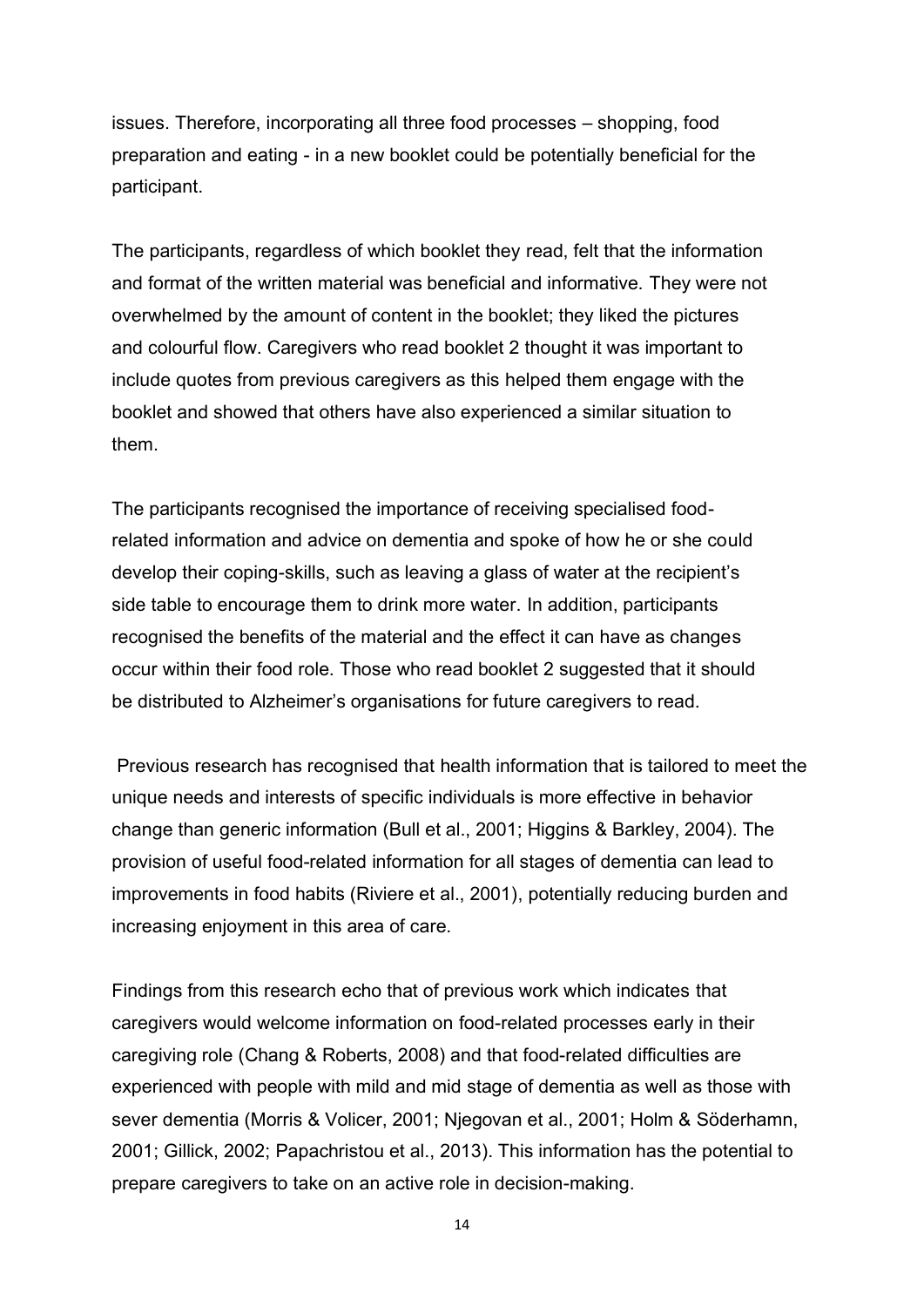### *Methodology evaluation*

This is a small qualitative study focusing on caregivers' initial thoughts and perceptions on information contained in two booklets. Think-Aloud is a quick and cost efficient means of exposing the designers of a product to feedback from those who will actually be using it. It allows participants to provide direct feedback on their immediate thoughts on a product (in this case booklets). In addition, an opportunity to raise and comment on issues that are important to them rather than just respond to what the researcher may think is important. A limitation is that the participants do not have much time, when compared to other methods such as an interview or questionnaire, to digest and reflect on the information provided to them. Indeed, it is likely that not all that they thought is discussed (Ericsson & Simon, 1993). It follows that the Think-Aloud approach generates immediate thoughts and perceptions rather than a more in-depth consideration. Furthermore, although the approach relies less on researcher prompts than other techniques, such as interviews, inevitably prompts were still required as participants tend to want to think about their responses and give a 'smart' answer rather than their immediate thoughts.

The caregivers were all at literacy level therefore, did not have any limitations in understanding, reading or conducting the Think-Aloud task. However, if the participants did have literacy issues then this may not have been an ideal method to use as the amount of comments generated would have been limited. In addition, this study does not assess the impact of the booklet over time. Nor does it address the impact on those caring for people at different stages of dementia Further research could recruit a larger cohort and measure the stage of dementia, using for example the Mini Mental State Examination tool (Folstein et al., 1975) or capturing the carerecipient's nutritional status by using the Mini Nutritional Assessment tool (Vellas et al., 1999) and evaluate the impact of the booklets over time in terms of behavior and coping.

# **Conclusion**

This study is the first to explore informal caregivers' perceptions of written materials about all three food-related processes. This study has shown that tailored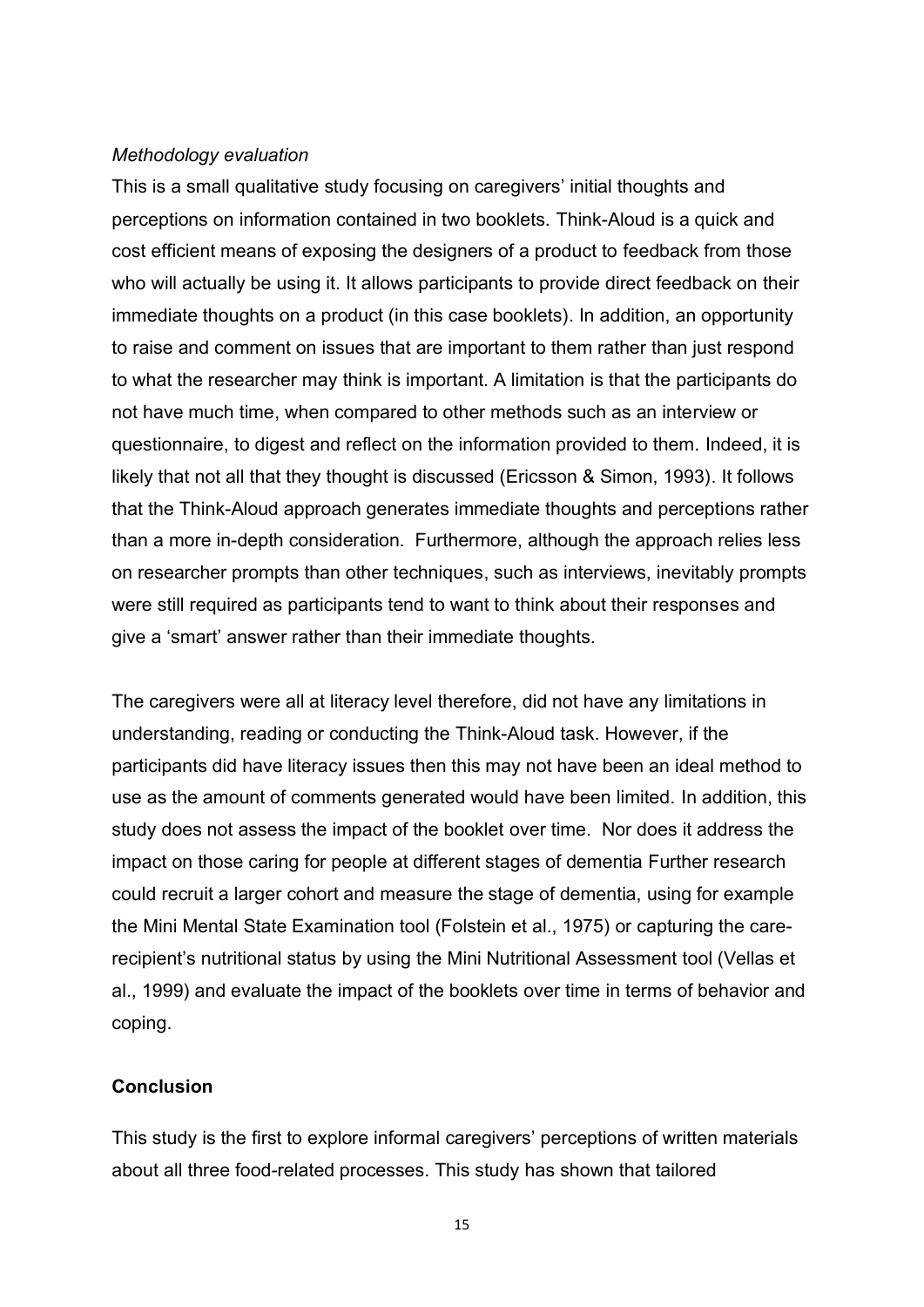information has the potential to enhance caregivers' confidence and support them in making decisions to help them adapt to food-related changes. The findings from this research suggests that the information provided raised awareness, illustrated coping skills and offered practical tips. Booklet two included information and advice on all three food-related processes (shopping for food, preparing food and eating food). The feedback was positive. Furthermore, booklet 2 included quotes from other caregivers of people with dementia. These quotes helped participants engage with the booklet and realize that other caregivers were coping with similar challenges. There were also suggestions for improving on the booklet. Booklet 2 could be further developed and its impact on caregivers evaluated in a larger study.

**Acknowledgments:** The authors acknowledge University of Surrey, the Alzheimer's Society UK and the family members of people with dementia who participated in this study.

#### **References:**

- Andrieu, S., Reynish, W., Nourhashemi, F., Ousset, P. J., Grandjean, H., Grand, A., Albarede, J. L., & Vellas, B. (2001). Nutritional risk factors for institutional placement in Alzheimer's disease after one year follow-up. *The Journal of Nutrition, Health & Aging, 5*(2),113-117.
- Atta-Konadu, E., Keller, H. H., & Daly, K. (2011). The food-related role shift experiences of spousal male care partners and their wives with dementia. *Journal of Aging Studies, 23,* 305-315.
	- [Banning,](http://www.sciencedirect.com/science/article/pii/S0260691707000214) M. (2008). The Think-Aloud approach as an educational tool to develop and assess clinical reasoning in undergraduate students*. Nurse Education Today28* (1), 8-14.
	- Baumann, J.F., Jones, L.A., & Seifert-Kessell, N. (1993). Using Think-Aloud to enhance children's comprehension monitoring abilities. *[The Reading](http://www.reading.org/General/Publications/Journals/RT.aspx) [Teache](http://www.reading.org/General/Publications/Journals/RT.aspx)r,47*(3), 184-193.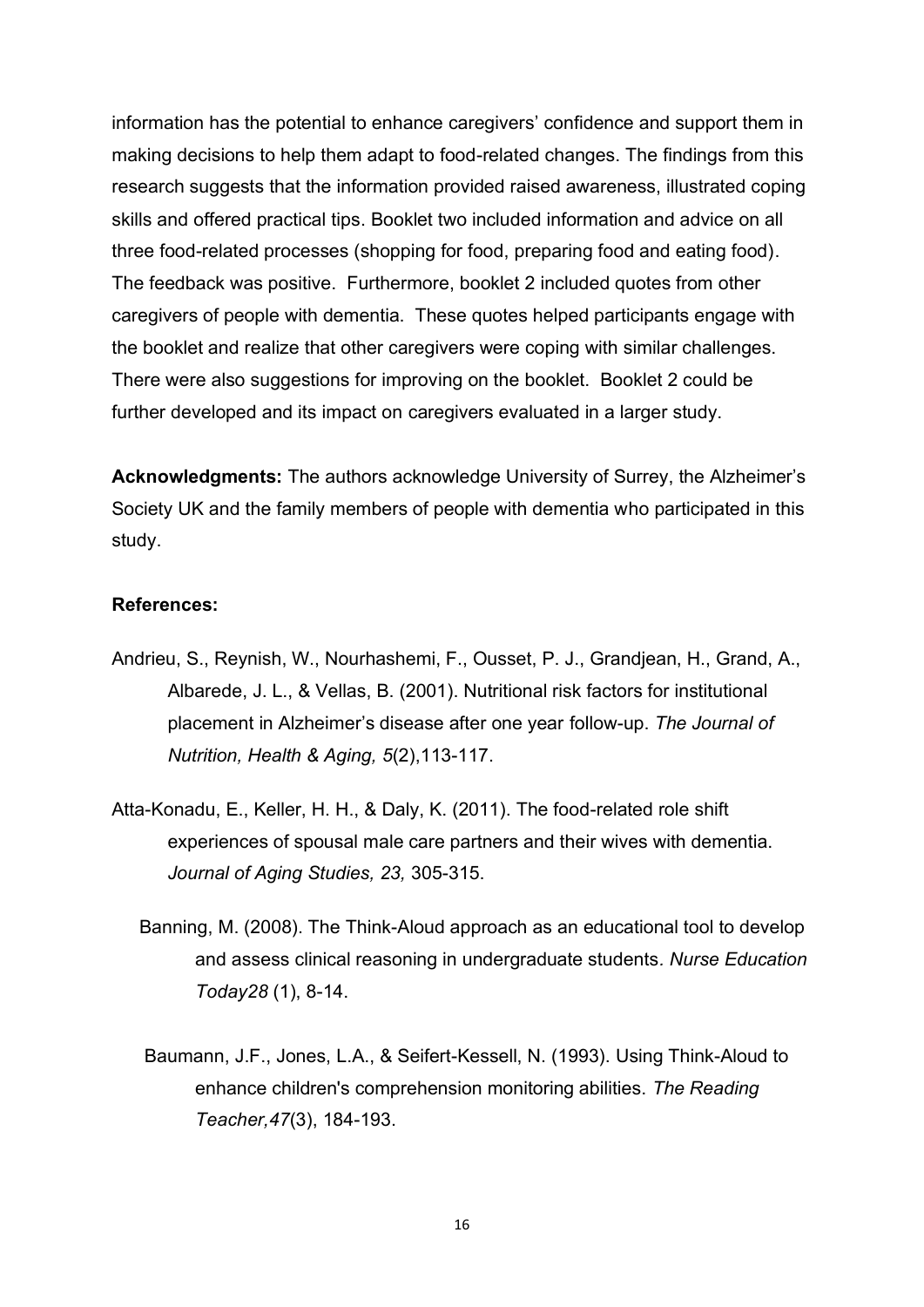- Bilotta, C., Bergamaschini, L., Arienti, R., Spreafico, S., & Vergani, C. (2010). Caregiver burden as a short-term predictor of weight loss in older outpatients suffering from mild to moderate Alzheimer's disease: A three months follow-up study. *Aging & Mental Health, 14*(4), 481–488.
- [Braun,](http://search.proquest.com/indexinglinkhandler/sng/au/Braun,+Virginia/$N?accountid=14511) V., & Clarke, V. (2006). Using thematic analysis in psychology. *[Qualitative](http://search.proquest.com/pubidlinkhandler/sng/pubtitle/Qualitative+Research+in+Psychology/$N/38275/PagePdf/223135521/fulltextPDF/39517D30F7E846E6PQ/1?accountid=14511) [Research in Psyc](http://search.proquest.com/pubidlinkhandler/sng/pubtitle/Qualitative+Research+in+Psychology/$N/38275/PagePdf/223135521/fulltextPDF/39517D30F7E846E6PQ/1?accountid=14511)hology, 3*(2), 77-101.
- Bull, F. C., Holt, C. L., Kreuter, M. W., Clark, E. M., & Scharff, D. (2001): Understanding the Effects of Printed Health Education Materials: Which Features Lead to Which Outcomes? *Journal of Health Communication: International Perspectives, 6*(3), 265-279
- Carr S.C. (1998). Assessing Learning Processes: Useful Information for Teachers and Students. *Intervention in school and clinic*, *33*(3), 156–162.
- Chang C., Roberts B, (2008). Feeding difficulty in older adults with dementia. *Journal of Clinical Nursing, 17,* 2266-2274.
- Done, D. J., & Thomas J. A. (2001). Training in communication skills for informal caregivers of people suffering from dementia: a cluster randomized clinical trial comparing a therapist led workshop and a booklet. *International Journal of Geriatric Psychiatry, 16,* 816-812.
- Ericsson, K.A., Simon, H.A. (1993). *Protocol analysis. Verbal reports as data. (Rev. ed.).* Cambridge, MA: MIT Press.
- Fjellstrome, C., Starkenberg, A., Wesslen, A., Licentiate, M. S., Backstrom, A., T., Faxen-Irving, G., & The Omeg AD Study Group. (2010). *American Journal of Alzheimer's Disease and Other Dementias,* 25(6), 521-526
- Folstein, M., Folstein, S., & McHugh, P., (1975). Mini-Mental State': a practical methods for grading the cognitive state of patients for the clinician. *Journal of Psychiatric Research, 12,* 189-198.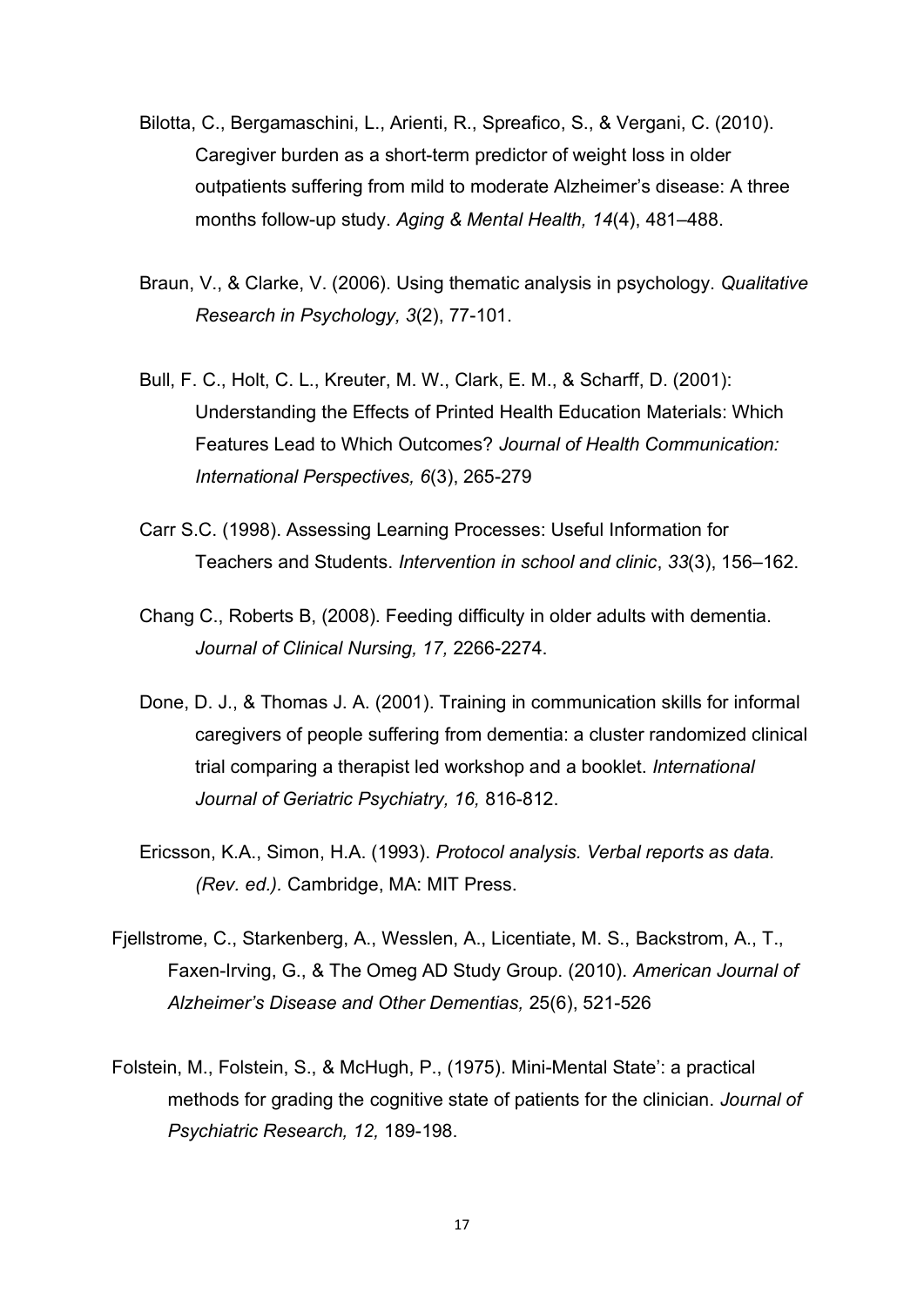- Francis, S., Taylor, M., & Stricklamd, A. W. (2004). Needs and preferences assessment for an in home nutrition education program using social marketing theory. *Journal of Nutrition for the Elderly, 24*(2), 73-92.
- Frank, L., Flynn, J., & Rothman, M. (2001). Use of a self-report constipation questionnaire with older adults in long-term care. *The Gerontologist*, *41*(6), 778– 86.
- Isaia, G., Mondino, S., Germinara, C., Cappa, G., Aimonino-Ricauda, N., Bo, M., Nobili, G., & Massaia, M. (2011). Malnutrition in an elderly demented population living at home. *Archives of Gerontology and Geriatircs, 53,* 249- 251.
- Gillick, M. R., & Mitchell, S. L. (2002). Facing eating difficulties in end-stage dementia. *Alzheimer's Care Quarterly, 3*(3), 227-232.
- Higgins, M.M.& Barkley, M.C. (2004). Improving effectiveness of nutrition education resources for older adults. *Journal of Nutrition for the Elderly, 23*(3), 19-54.
- Holm, B., & Söderhamn, O. (2003). Factors associated with nutritional status in a group of people in an early stage of dementia. *Journal of Clinical Nutrition, 22*(4), 385-389.
- Housen, P., Shannon, G. R., Simon, B., Edelen, M. O., Cadogan, M. P., Sohn, L. & Saliba, D. (2008). What the resident meant to say: use of cognitive interviewing techniques to develop questionnaires for nursing home residents. *The Gerontologist*, *48*(2), 158–169.
- Ikeda. M (2002). Changes in appetite, food preference, and eating habits in frontotemporal dementia and Alzheimer's disease. *Journal of Neurology, Neurosurgery and Psychiatry, 73*(4), 371-376.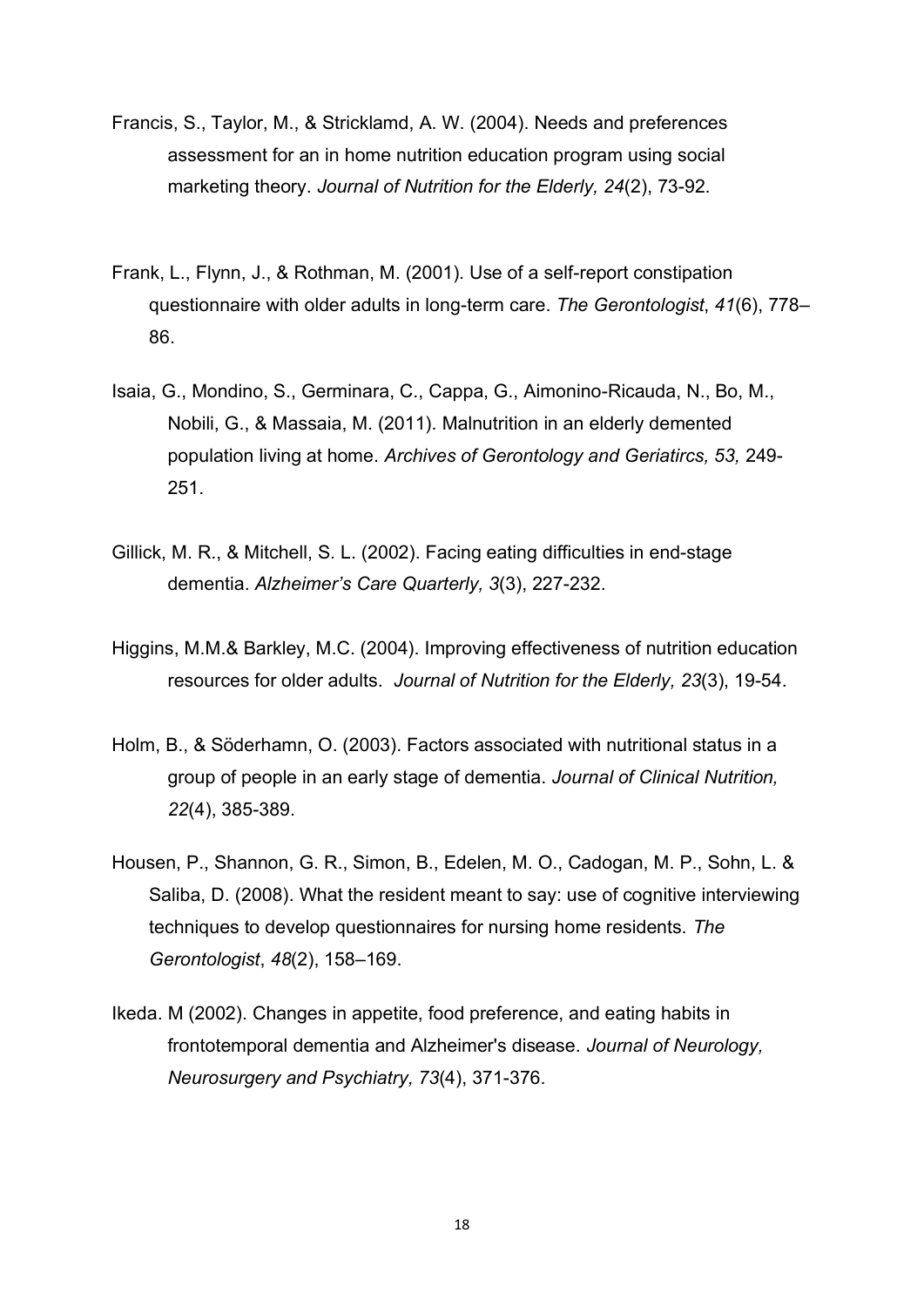- Jobe, J. B., & Mingay, D. J. (1990). Cognitive laboratory approach to designing questionnaires for surveys of the elderly. *Public Health Reports*, 105, 518– 524.
- Keller, H., Schindel, M., Dupuis, S., Reimer, H., & Genoe, R. (2015). Strategies to support engagement and continuity of activity during mealtimes for families living with dementia; a qualitative study. *BMC Geriatrics, 15,* 119
- Keller, H. H., Martin, L. S., Dupuis, S., Genoe, R., Edward, G., & Cassolato, C. (2010). Mealtimes and being connected in the community-based dementia context *Dementia, 9*(2), 191-213.
- Keller, H.H., Smith, D., Kasdorf, C., Dupuis, S., Martin, S., Edward, G., Cook, C., Geneo, R. (2008). Nutrition education needs and resources for dementia care in the community. *American Journal of Alzhermer's Disease & Other Dementias, 23*(1), 13-22
- Koro-Ljungberg, M., Douglas, E., McNeill, N., Therriault, D., & Malcolm, Z. (2012). Re-conceptualizing and de-centering Think-Aloud methodology in qualitative research. *Qualitative Research*, *18*(3), 256–265.

Livington, G., & Frankish, H. (2015). A global perspective on dementia care: a *Lancet* Commission. *The Lancer, 386*(9997), 933-934.

Lopez, O. L., Becker, J. T., Robert, A. S., William, K., Kaufer, D. I., Saxton, J. S. Habeych, M., and Dekosky, S. T., (2003). Psychiatric symptoms vary with the severity of dementia in probably Alzheimer's disease. *The Journal of Neuropsychiatry and Clinical Neurosciences, 15*(3), 346-353.

Manthorpe, J., & Watson, R. (2003). Poorly served? Eating and dementia. *Journal of Advanced Nursing,41*(2): 162-9.

Morris, J., & Volicer, L. (2001). Nutritional management of individuals with Alzheimer's disease and other progressive dementias. *Nutrition in clinical care, 4*(3), 148-155.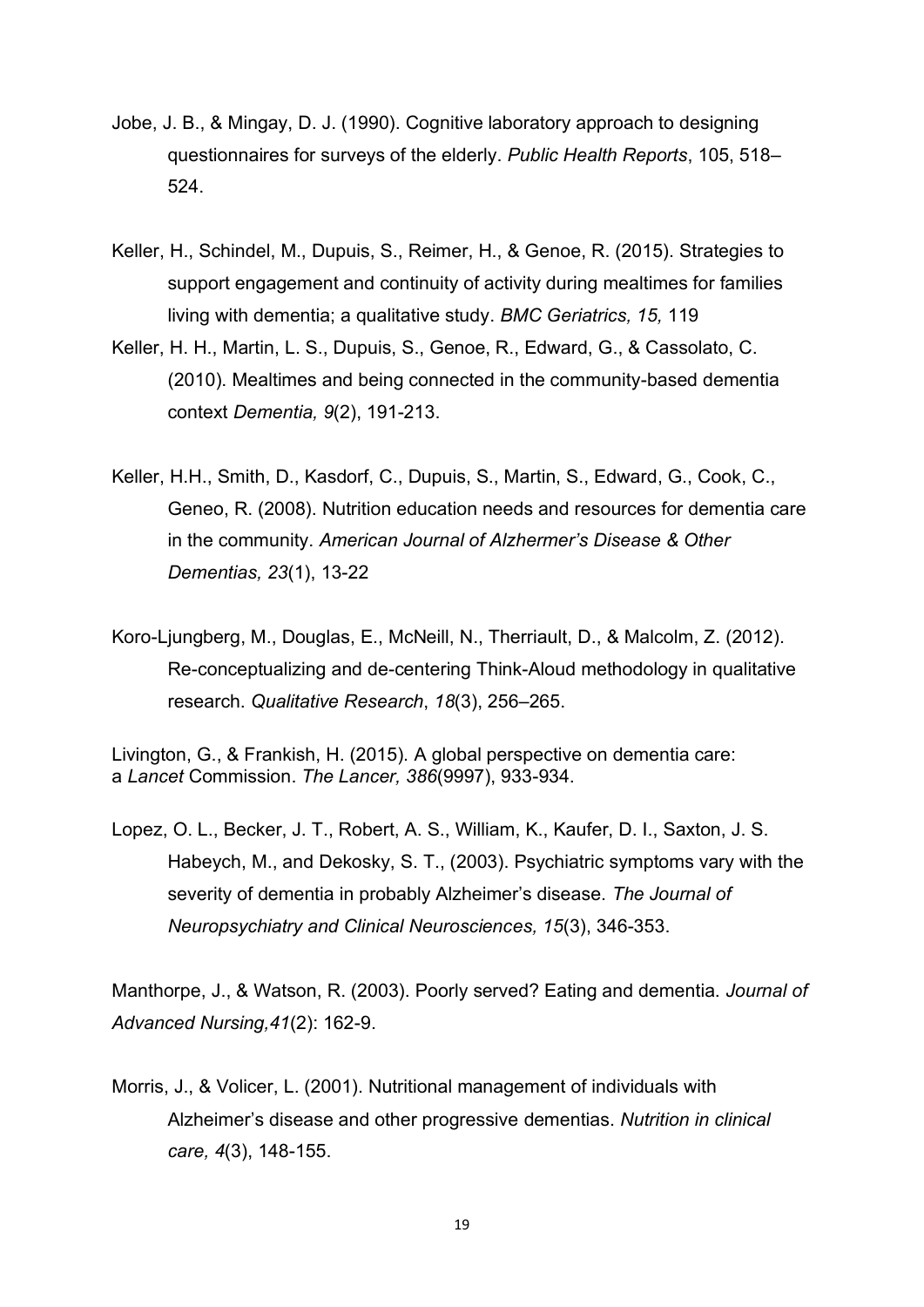- Nelis, S., Quinn, C., Clare, L. *Information and support interventions for informal caregivers of people with dementia.* The Cochrane collection. John Wiley & Sons, Ltd. 2008.
- [Njegovan. V.](http://www.ncbi.nlm.nih.gov/pubmed?term=Njegovan%20V%5BAuthor%5D&cauthor=true&cauthor_uid=11584037), [Hing, M.M.](http://www.ncbi.nlm.nih.gov/pubmed?term=Hing%20MM%5BAuthor%5D&cauthor=true&cauthor_uid=11584037), [Mitchell, S.L.](http://www.ncbi.nlm.nih.gov/pubmed?term=Mitchell%20SL%5BAuthor%5D&cauthor=true&cauthor_uid=11584037), & [Molnar, F.J.](http://www.ncbi.nlm.nih.gov/pubmed?term=Molnar%20FJ%5BAuthor%5D&cauthor=true&cauthor_uid=11584037) (2001). The hierarchy of functional loss associated with cognitive decline in older persons. *[Journal of](http://www.ncbi.nlm.nih.gov/pubmed/11584037)  [Gerontology. Series A Biological Sciences and Medical Sciences, 56](http://www.ncbi.nlm.nih.gov/pubmed/11584037)*(10), [M638-43.](http://www.ncbi.nlm.nih.gov/pubmed/11584037)
	- Nyman, S. R. & Yardley, L. (2009). Usability and Acceptability of a Website that provides Tailored Advice on Falls Prevention Activities for Older People. Health Informatics Journal, *15*(1), 27-39.Prince, M., Albanese, E., Guerchet, M., & Prina. *A review of available research. Nutrition and Dementia.* Alzheimer's disease International; the global voice on dementia. 2014.
	- Papachristou, I. (2014). An audit report on food-related care and dementia written information. *Generations Review*; *24*(2), 19-20.
	- Papachristou I, Giatras N, Ussher, M. (2013). Impact of dementia progression on food-related processes: a qualitative study of caregivers' perspectives*. American Journal of Alzheimer's Disease and Other Dementias, 28*(6), 568–74.
	- Papachristou, I., Hickey, G., & Iliffe, S. (2015). Dementia informal caregiver obtaining and engaging in food-related information and support services. *Dementia*, *0*(0)
	- Papastavroue, E., Kalokerinou, A., Papacostas, S., Tsangari, H., & Sourtzim, P. (2007). Caring for a relative with dementia: family caregiver burden. *Journal of Advanced Nursing 58*(5), 446–457.
	- Patton, M.Q. (2002). Two Decades of Developments in Qualitative Inquiry: A Personal, Experiential Perspective. *Qualitative Social Work*; *1*(3): 261– 283.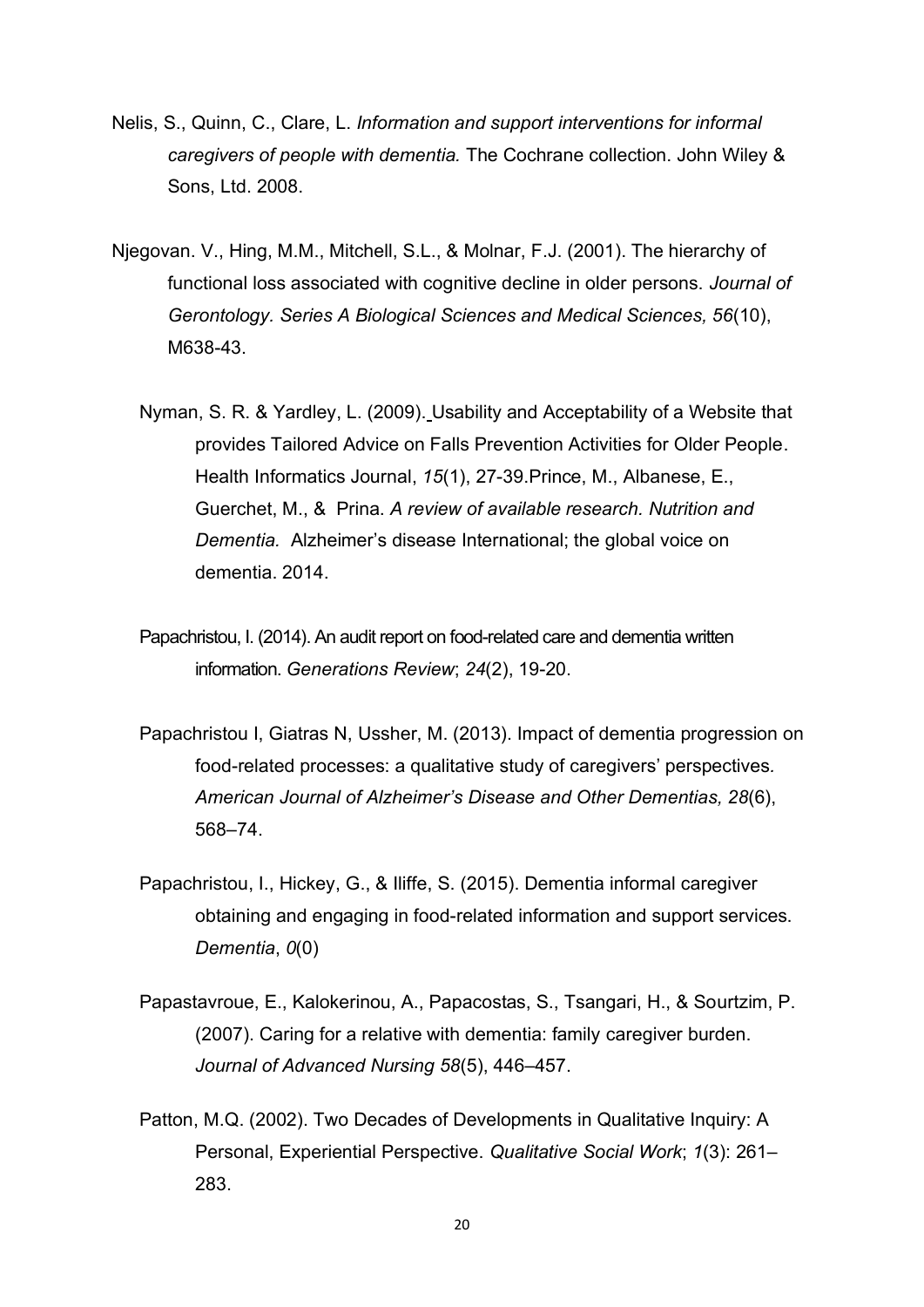- Pinquart, M., & Sorensen S. (2007). Correlates of physical health of informal caregivers: a met-analysis. *Journal of Gerontological British Psychological Sci Soc Sci, 62*(2), 126–137.
- Riviere, S., Gillette-Guyonnet, S., Voisin, T. (2001). A nutritional education program could prevent weight loss and slow cognitive decline in Alzheimer's disease. *Nutrition, Health & Aging, 5*, 295–299.
- Sami, K., & Manthorpe, J. (2013). Everyday decision-making in dementia: findings from a longitudinal interview study of people with dementia and family caregivers. *International Psycholgeriatrics, 25*(6), 949-961.

Tana M Luger, T. M., Houston, T. K., & Suls, T. K. (2014). Older Adult Experience of Online Diagnosis: Results From a Scenario-Based Think-Aloud Protocol Source: *Journal of medical internet research*, *16* (1),16.

- [Vellas,](http://www.ncbi.nlm.nih.gov/pubmed?term=Vellas%20B%5BAuthor%5D&cauthor=true&cauthor_uid=9990575) B., [Guigoz,](http://www.ncbi.nlm.nih.gov/pubmed?term=Guigoz%20Y%5BAuthor%5D&cauthor=true&cauthor_uid=9990575) Y., [Garry,](http://www.ncbi.nlm.nih.gov/pubmed?term=Garry%20PJ%5BAuthor%5D&cauthor=true&cauthor_uid=9990575) P.J., [Nourhashemi,](http://www.ncbi.nlm.nih.gov/pubmed?term=Nourhashemi%20F%5BAuthor%5D&cauthor=true&cauthor_uid=9990575) F., [Bennahum,](http://www.ncbi.nlm.nih.gov/pubmed?term=Bennahum%20D%5BAuthor%5D&cauthor=true&cauthor_uid=9990575) D., [Lauque,](http://www.ncbi.nlm.nih.gov/pubmed?term=Lauque%20S%5BAuthor%5D&cauthor=true&cauthor_uid=9990575) S., & [Albarede,](http://www.ncbi.nlm.nih.gov/pubmed?term=Albarede%20JL%5BAuthor%5D&cauthor=true&cauthor_uid=9990575) J.L. (1999).The Mini Nutritional Assessment (MNA) and its use in grading the nutritional state of elderly patients. *Nutrition; 15*(2) 116- 22.
- Vitaliano,, P. P., Scanlan, J. M., & Zhang, J. (2003). Is caregiving hazardous to ones' physical health? A meta-analysis. *Psychological bulletin, 129*(6), 946-972.
- Watson, R., & Green, S.M. (2006). Feeding and dementia: a systematic literature review. *Journal of Advance Nursing, 54*(1), 86-93.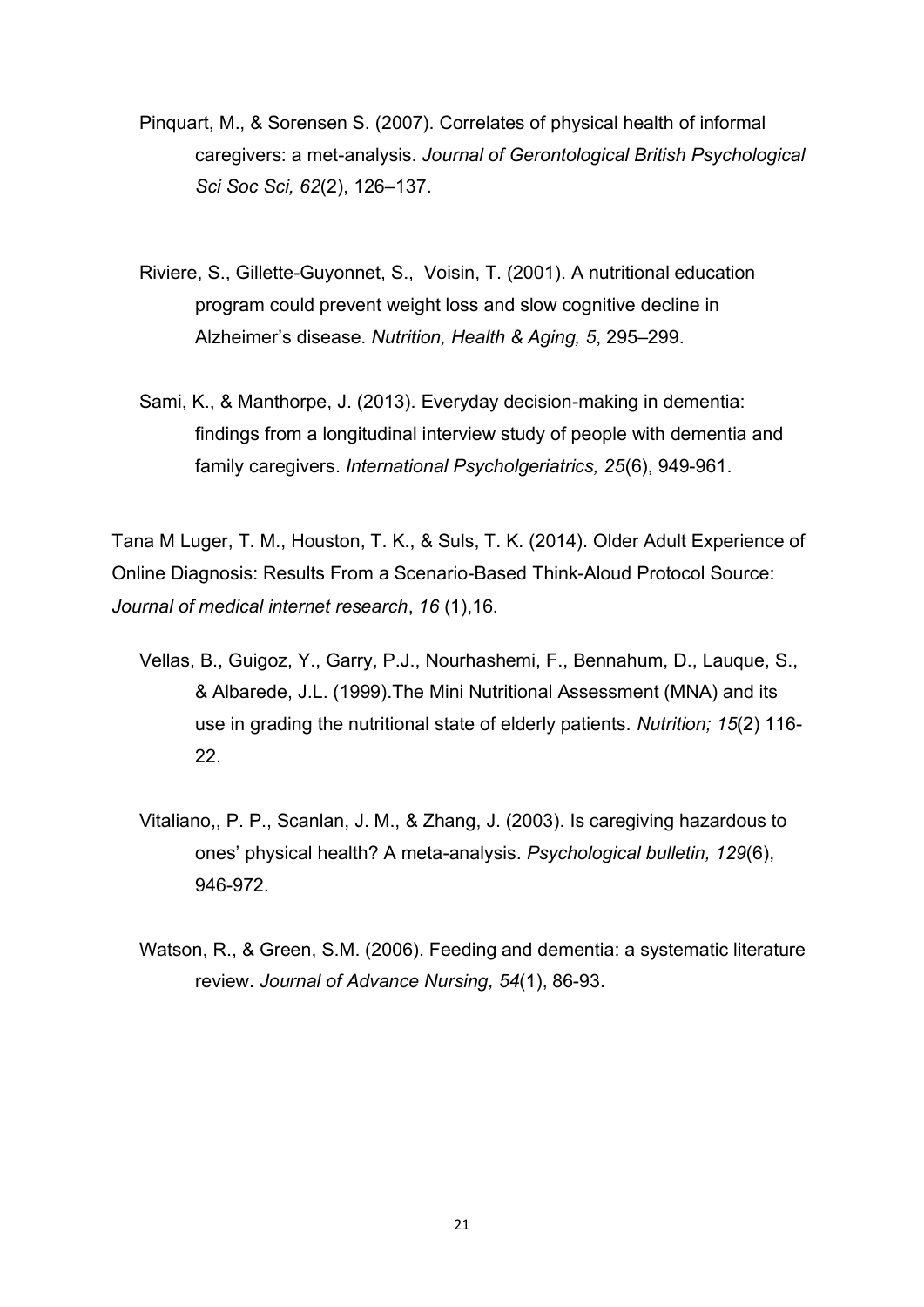|                              | <b>Existing Booklet (Booklet 1) -</b>                                                                                                                                                                                                                                              | <b>New Booklet (Booklet 2)-</b>                                                                                                                                                                                                                                                                                                                                                                                                                                                                                                                                                                        |
|------------------------------|------------------------------------------------------------------------------------------------------------------------------------------------------------------------------------------------------------------------------------------------------------------------------------|--------------------------------------------------------------------------------------------------------------------------------------------------------------------------------------------------------------------------------------------------------------------------------------------------------------------------------------------------------------------------------------------------------------------------------------------------------------------------------------------------------------------------------------------------------------------------------------------------------|
| <b>Target User</b>           | For informal caregivers and people<br>with dementia living alone                                                                                                                                                                                                                   | For informal caregivers who live with<br>person with dementia and who live alone.                                                                                                                                                                                                                                                                                                                                                                                                                                                                                                                      |
| <b>Introduction</b>          | Two sentences introducing the<br>booklet                                                                                                                                                                                                                                           | Same two sentences introducing booklet<br>as well as what the book consists of, plus<br>index section                                                                                                                                                                                                                                                                                                                                                                                                                                                                                                  |
| <b>Structure and Content</b> | Structure of booklet 1<br>A poor appetite<br>A matter of taste<br>Catering for change<br>Drinks and liquids<br>Maintaining independence<br>Laying the table<br>Staying safe<br>Helping the carers<br>Eating out<br>A little too much?<br>Eating behaviour<br>Healthy teeth and gum | Structure of booklet 2<br>1) Shopping<br>Going out alone and shopping; Driving;<br>Purchasing food; Selecting and buying<br>food and drink<br>2) Preparation<br>Laying the table; Safety in Kitchen;<br>Taking on a new role in food and drink<br>preparation; Decision making difficulties;<br>Timing menu selection; Catering for<br>change; Sharing responsibility with the<br>person you care for<br>3) Eating<br>Appetite and weight change; Help with<br>choices; Diet; Methods of eating<br>Drinks and liquids; Helping the carers;<br>Eating out; A little too much; Healthy<br>teeth and gums |

*Table 1: Comparison of Booklet Content*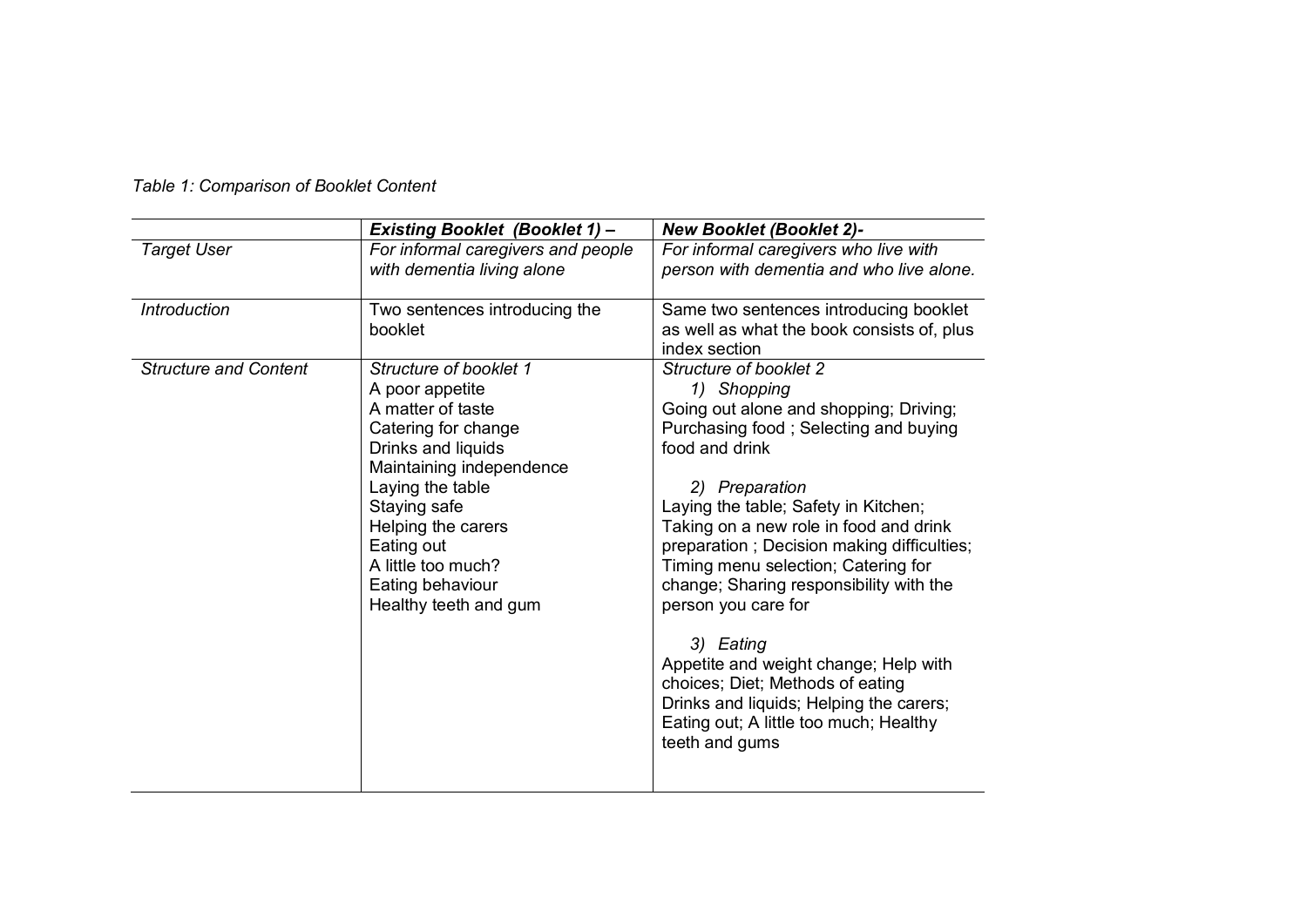| Type of Food-Related<br><b>Process</b> | The majority of this booklet is based<br>around eating but does discuss<br>some elements in food preparation,<br>such as, catering for change, laying<br>the table and staying safe. | This booklet is specifically broken down<br>into 3 sections, including shopping,<br>preparation and eating. |
|----------------------------------------|--------------------------------------------------------------------------------------------------------------------------------------------------------------------------------------|-------------------------------------------------------------------------------------------------------------|
| <b>Helpful Contact Details</b>         | Contact details of Food for Thought<br>project and Alzheimer's Society                                                                                                               | Contact details of a number of dementia<br>and care organisations                                           |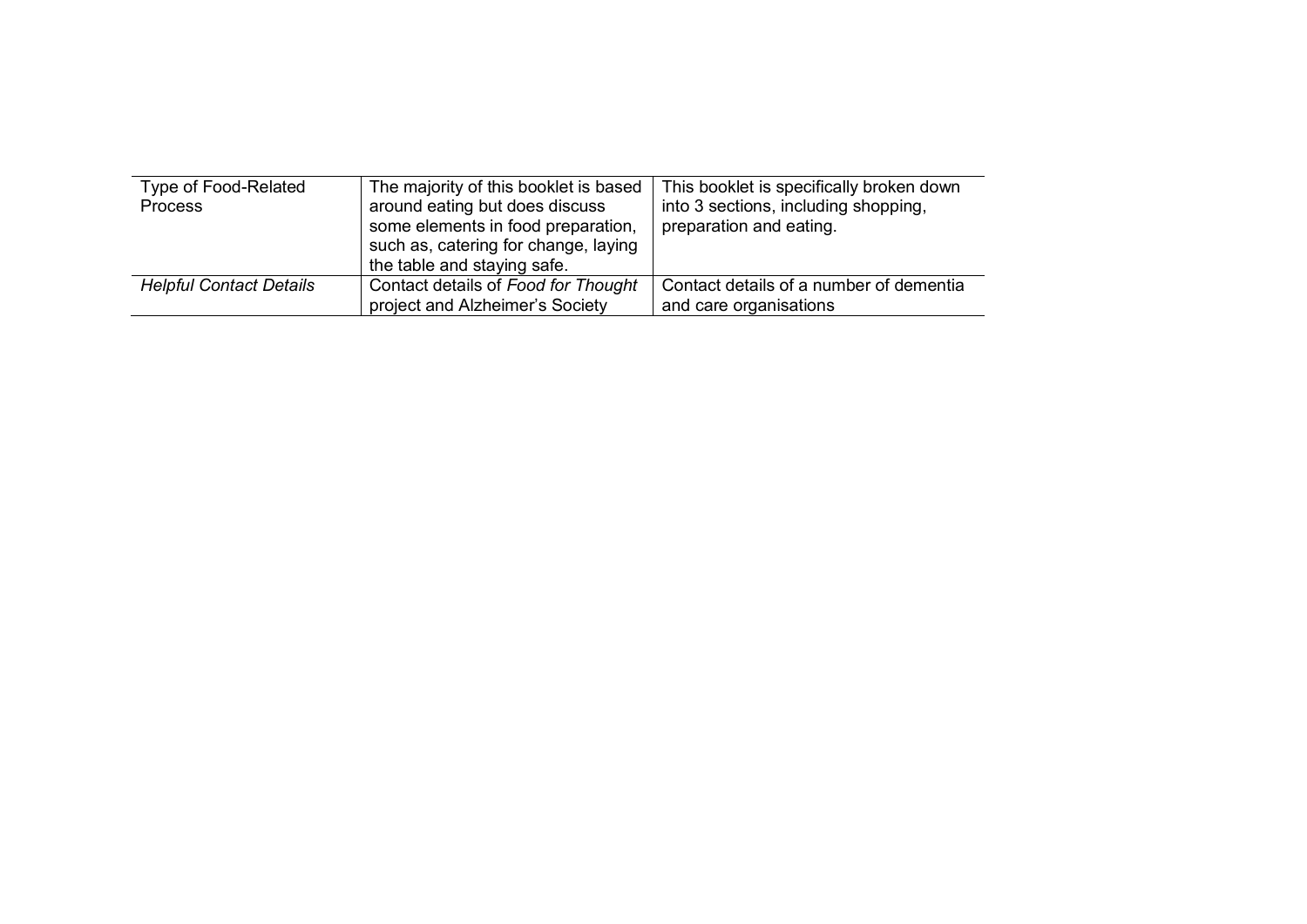| <b>Booklet 1</b> | Pseudonym<br>name | <b>Relation to</b><br>person with<br>dementia | Stage of<br>dementia | Gender of<br>Caregiver |
|------------------|-------------------|-----------------------------------------------|----------------------|------------------------|
|                  | Tim               | Grandson                                      | Mild                 | Male                   |
| 2                | Jean              | Wife                                          | Severe               | Female                 |
| 3                | Peter             | Son                                           | Severe               | Male                   |
| 4                | Maggie            | Daughter                                      | Moderate             | Female                 |
| 5                | Fred              | Husband                                       | Severe               | Male                   |
| 6                | Henry             | Husband                                       | Severe               | Male                   |
|                  | Sheila            | Wife                                          | Moderate             | Female                 |
| 8                | Dean              | Husband                                       | Moderate             | Male                   |
| 9                | Sam               | Husband                                       | Severe               | Male                   |
| 10               | Andy              | Husband                                       | Severe               | Male                   |

*Table 2a. Demographics of Participants and Care-Recipients: Booklet 1*

# *Table 2b. Demographics of Participants and Care-Recipients: Booklet 2*

| <b>Booklet 2</b> | Pseudonym<br>name | <b>Relation to</b><br>person with<br>dementia | Stage of<br>dementia | Gender of<br>caregiver |
|------------------|-------------------|-----------------------------------------------|----------------------|------------------------|
|                  | Gina              | Friend                                        | Severe               | Female                 |
| 2                | <b>Chris</b>      | Grandson                                      | Moderate             | Male                   |
| 3                | Phil              | Partner                                       | Moderate             | Male                   |
| 4                | Kerry             | Wife                                          | Moderate             | Female                 |
| 5                | <b>Neil</b>       | Husband                                       | Moderate             | Male                   |
| 6                | lan               | Husband                                       | Moderate             | Male                   |
|                  | Mary              | Wife                                          | Moderate             | Female                 |
| 8                | Abigail           | Wife                                          | Moderate             | Female                 |
| 9                | Ted               | Husband                                       | Severe               | Male                   |
| 10               | Laura             | Daughter                                      | Moderate             | Female                 |